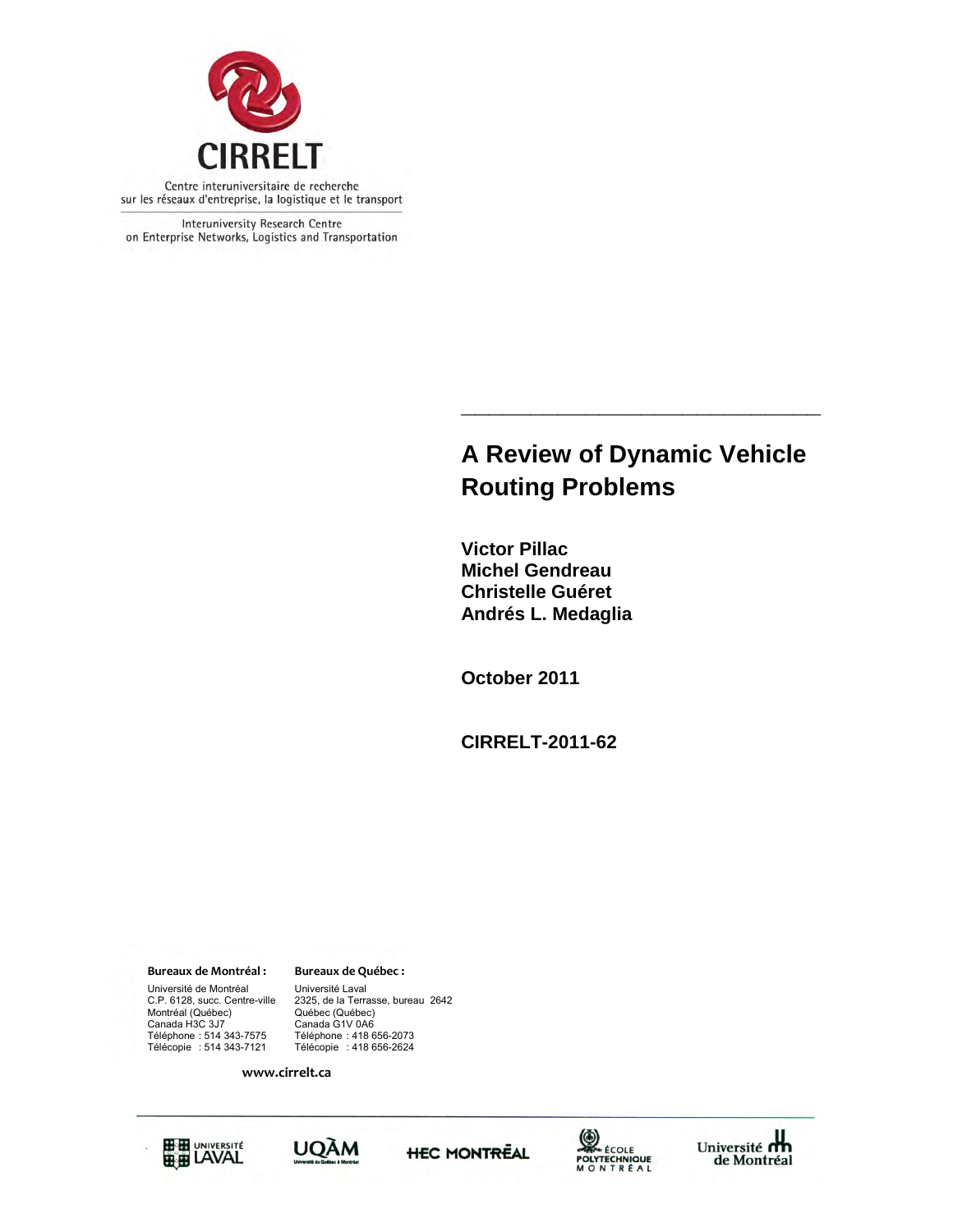# **A Review of Dynamic Vehicle Routing Problems**

# **Victor Pillac1,2 , Michel Gendreau<sup>3</sup> , Christelle Guéret1,\*, Andrés L. Medaglia<sup>2</sup>**

- <sup>1</sup> École des Mines de Nantes, Institut de Recherche en Communication et Cybernétique de Nantes (IRCCyN), La Chantrerie, 4, rue Alfred Kastler, B.P. 20722, F-44307 Nantes Cedex 3
- <sup>2</sup> Industrial Engineering Department, Universidad de los Andes, Carrera 1 Este #19° 40, Bogotá, D.C., Colombia

**Abstract***.* A number of technological advances have led to a renewed interest on dynamic vehicle routing problems. This survey classifies routing problems from the perspective of information quality and evolution. After presenting a general description of dynamic routing, we introduce the notion of degree of dynamism, and present a comprehensive review of applications and solution methods for dynamic vehicle routing problems.

**Keywords**: Combinatorial optimization, vehicle routing, dynamic vehicle routing, stochastic and dynamic vehicle routing.

**Acknowledgements.** Financial support for this work was provided by the Contrat de Projet Etat Région (CPER) Vallée du Libre and the Centro de Estudios Interdisciplinarios Básicos y Aplicados en Complejidad (CEIBA, Colombia). This support is gratefully acknowledged.

Results and views expressed in this publication are the sole responsibility of the authors and do not necessarily reflect those of CIRRELT.

Les résultats et opinions contenus dans cette publication ne reflètent pas nécessairement la position du CIRRELT et n'engagent pas sa responsabilité.

**\_\_\_\_\_\_\_\_\_\_\_\_\_\_\_\_\_\_\_\_\_\_\_\_\_\_\_\_\_**

 $3$  Interuniversity Research Centre on Enterprise Networks, Logistics and Transportation (CIRRELT) and Department of Mathematics and Industrial Engineering, École Polytechnique de Montréal, P.O. Box 6079, Station Centre-ville, Montréal, Canada H3C 3A7

<sup>\*</sup> Corresponding author: gueret@mines-nantes.fr

Dépôt légal – Bibliothèque et Archives nationales du Québec Bibliothèque et Archives Canada, 2011

<sup>©</sup> Copyright Pillac, Gendreau, Guéret, Medaglia and CIRRELT, 2011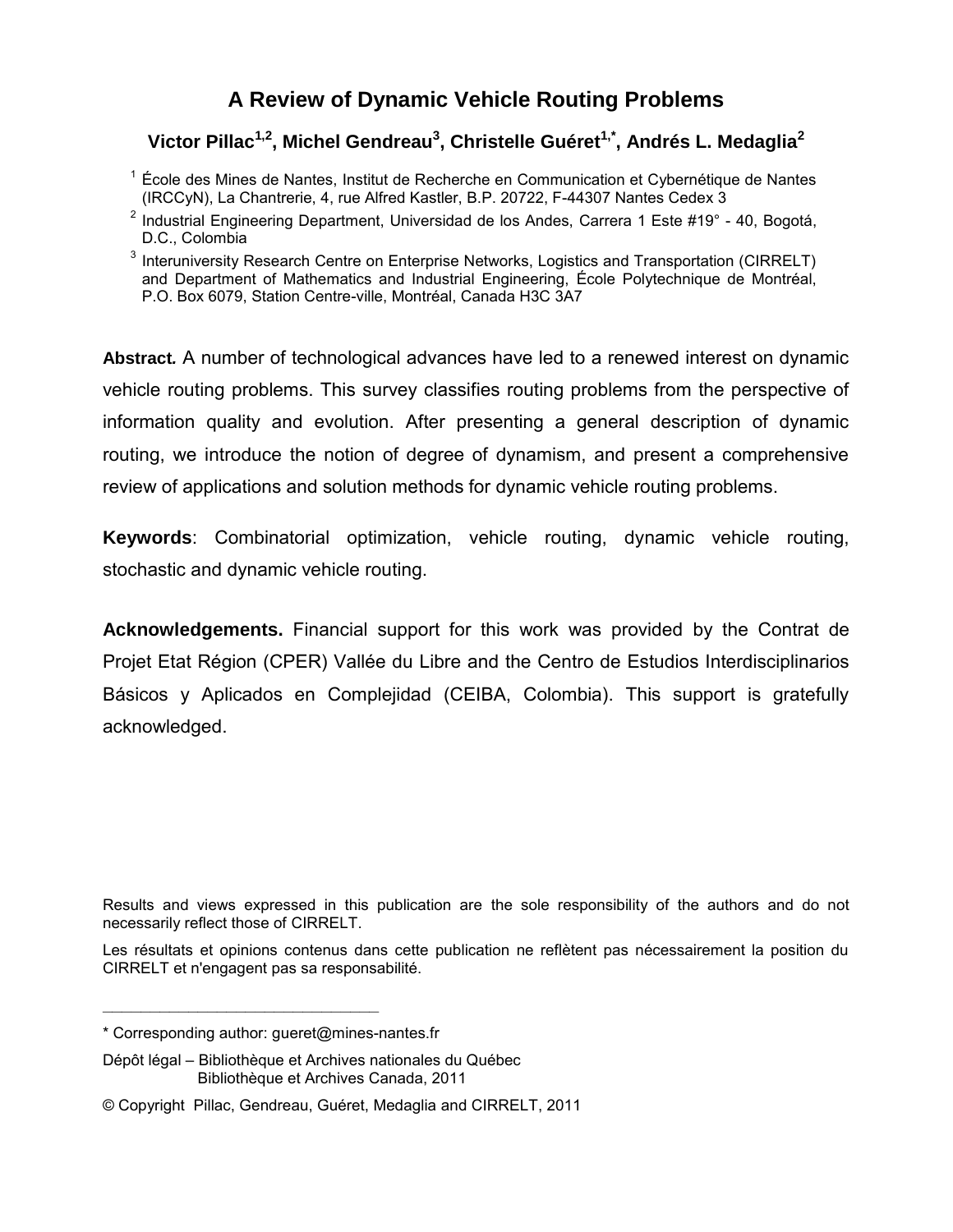# 1 Introduction

The Vehicle Routing Problem (VRP) formulation was first introduced by Dantzig and Ramser [\[35\]](#page-21-0), as a generalization of the Traveling Salesman Problem (TSP) presented by Flood [\[49\]](#page-21-1). The VRP is generally defined on a graph  $G = (\mathcal{V}, \mathcal{E}, C)$ , where  $\mathcal{V} = \{v_0, ..., v_n\}$  is the set of vertices;  $\mathcal{E} = \{(v_i, v_j) | (v_i, v_j) \in \mathcal{V}^2, i \neq j\}$ the arc set; and  $C = (c_{ij})_{(v_i, v_j) \in \mathcal{E}}$  a cost matrix defined over  $\mathcal{E}$ , representing distances, travel times, or travel costs. Traditionally, vertex  $v_0$  is called the *depot*, while the remaining vertices in  $V$  represent *customers* (or *requests*) that need to be serviced. The VRP consists in finding a set of routes for  $K$  identical vehicles based at the depot, such that each of the vertices is visited exactly once, while minimizing the overall routing cost.

Beyond this classical formulation, a number of variants have been studied. Among the most common are the Capacitated VRP (CVRP), where each customer has a demand for a good and vehicles have finite capacity; the VRP with Time Windows (VRPTW), where each customer must be visited during a specific time frame; the VRP with Pick-up and Delivery (PDP), where goods have to be picked-up and delivered in specific amounts at the vertices; and the Heterogeneous fleet VRP (HVRP), where vehicles have different capacities. Routing problems that involve moving people between locations are referred to as Dial-A-Ride-Problem (DARP) for land transport; or Dial-A-Flight-Problem (DAFP), for air transport.

In contrast to the classical definition of the vehicle routing problem, realworld applications often include two important dimensions: *evolution* and *qual*ity of information [\[114\]](#page-25-0). Evolution of information relates to the fact that in some problems the information available to the planner may change during the execution of the routes, for example, with the arrival of new customer requests. Quality of information reflects possible uncertainty on the available data, for instance, when the demand of a customer is only known as a range estimate of its real demand. In addition, depending on the problem and the available technology, vehicle routes can either be designed statically (a-priori) or dynamically. For instance, the VRP with Stochastic Demands (VRPSD), can be seen from both perspectives. From a static perspective, the problem is to design a set of robust routes a-priori, that will undergo minor changes during their execution [\[16,](#page-19-0) [53\]](#page-22-0). From a dynamic perspective, the problem consists in designing the vehicle routes in an online fashion, communicating to the vehicle which customer to serve next as soon as it becomes idle [\[102,](#page-25-1) [125,](#page-26-0) [126\]](#page-26-1). Based on these dimensions, Table [1](#page-3-0) identifies four categories of routing problems.

In *static and deterministic* problems, all input is known beforehand and vehicle routes do not change once they are in execution. This classical problem has been extensively studied in the literature, and we refer the interested reader to the recent reviews of exact and approximate methods by Baldacci et al. [\[4\]](#page-19-1), Cordeau et al. [\[33\]](#page-21-2), Laporte [\[81,](#page-23-0) [82\]](#page-23-1), and Toth and Vigo [\[141\]](#page-27-0).

Static and stochastic problems are characterized by input partially known as random variables, which realizations are only revealed during the execution of the routes. Additionally, it is assumed that routes are designed a-priori and only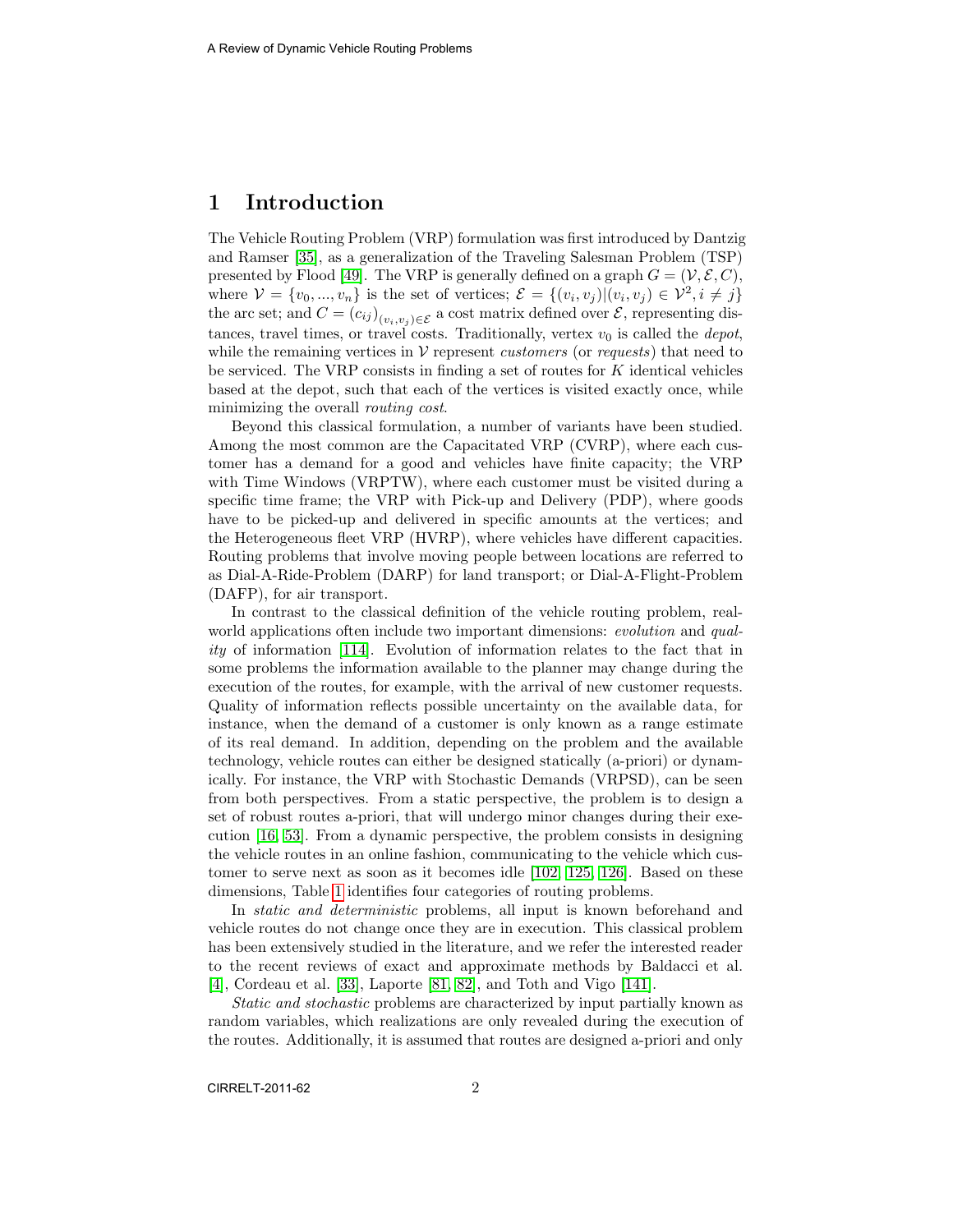<span id="page-3-0"></span>

|                                 |                            | Information quality          |                           |
|---------------------------------|----------------------------|------------------------------|---------------------------|
|                                 |                            | Deterministic input          | Stochastic input          |
| <b>Information</b><br>evolution | Input known<br>beforehand  | Static and<br>deterministic  | Static and<br>stochastic  |
|                                 | Input changes<br>over time | Dynamic and<br>deterministic | Dynamic and<br>stochastic |

Table 1: Taxonomy of vehicle routing problems by information evolution and quality.

minor changes are allowed afterwards. For instance, allowable changes include planning a trip back to the depot or skipping a customer. Applications in this category do not require any technological support. Uncertainty may affect any of the input data, yet the three most studied cases are [\[33\]](#page-21-2): stochastic customers, where a customer needs to be serviced with a given probability [\[15,](#page-19-2) [145\]](#page-27-1); stochastic times, in which either service or travel times are modeled by random variables [\[77,](#page-23-2) [83,](#page-23-3) [144\]](#page-27-2); and lastly, stochastic demands [\[31,](#page-20-0) [37,](#page-21-3) [84,](#page-23-4) [95,](#page-24-0) [96,](#page-24-1) [124,](#page-26-2) [126\]](#page-26-1). Further details on the static stochastic vehicle routing can be found in the reviews by Bertsimas and Simchi-Levi [\[16\]](#page-19-0), Cordeau et al. [\[33\]](#page-21-2), and Gendreau et al. [\[53\]](#page-22-0).

In *dynamic and deterministic* problems, part or all of the input is unknown and revealed dynamically during the design or execution of the routes. For these problems, vehicle routes are redefined in an ongoing fashion, requiring technological support for real-time communication between the vehicles and the decision maker (e.g., mobile phones and global positioning systems). This class of problems are also referred to as online or real time by some authors [\[76\]](#page-23-5).

Similarly, dynamic and stochastic problems have part or all of their input unknown and revealed dynamically during the execution of the routes, but in contrast with the latter category, exploitable stochastic knowledge is available in the dynamically revealed information. As before, the vehicle routes can be redefined in an ongoing fashion with the help of technological support.

Besides dynamic routing problems, where customer visits must be explicitly sequenced along the routes, there are other related vehicle dispatching problems, such as managing a fleet of emergency vehicles[\[23,](#page-20-1) [54,](#page-22-1) [65\]](#page-22-2), or the so-called dynamic allocation problems in the area of long haul truckload trucking [\[60,](#page-22-3) [107,](#page-25-2) [132\]](#page-26-3). In this paper, we focus solely on dynamic problems with an explicit routing dimension.

The remainder of this document is organized as follows. Section [2](#page-4-0) presents a general description of dynamic routing problems and introduce the notion of degree of dynamism. Section [3](#page-7-0) reviews different applications in which dynamic routing problems arise, while Section [4](#page-11-0) provides a comprehensive survey of solution approaches. Finally, Section [5](#page-17-0) concludes this paper and gives directions for further research.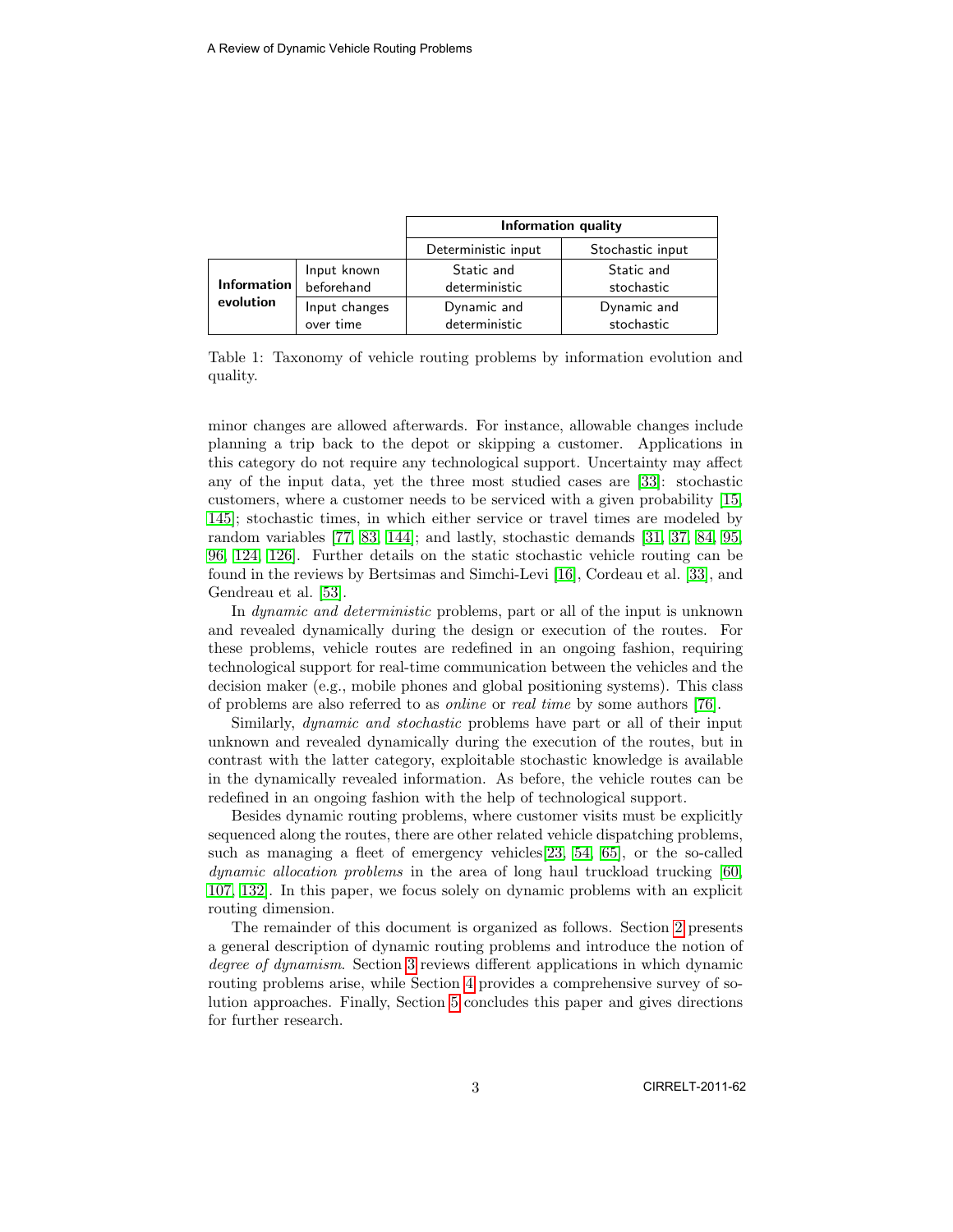# <span id="page-4-0"></span>2 Dynamic vehicle routing problems

#### 2.1 A general definition

The first reference to a dynamic vehicle routing problem is due to Wilson and Colvin [\[146\]](#page-27-3). They studied a single vehicle DARP, in which customer requests are trips from an origin to a destination that appear dynamically. Their approach uses insertion heuristics able to perform well with low computational effort. Later, Psaraftis [\[114\]](#page-25-0) introduced the concept of immediate request: a customer requesting service always wants to be serviced as early as possible, requiring immediate replanning of the current vehicle route.

A number of technological advances have led to the multiplication of realtime routing applications. With the introduction of the Global Positioning System (GPS) in 1996, the development and widespread use of mobile and smart phones, combined with accurate Geographic Information Systems (GIS), companies are now able to track and manage their fleet in real time and cost effectively. While traditionally a two-step process (i.e., plan-execute), vehicle routing can now be done dynamically, introducing greater opportunities to reduce operational costs, improve customer service, and reduce environmental impact.

The most common source of dynamism in vehicle routing is the online arrival of customer requests during the operation. More specifically, requests can be a demand for goods [\[2,](#page-19-3) [61,](#page-22-4) [69,](#page-23-6) [70,](#page-23-7) [74,](#page-23-8) [97,](#page-24-2) [99,](#page-24-3) [142\]](#page-27-4) or services [\[7,](#page-19-4) [11,](#page-19-5) [17,](#page-20-2) [52,](#page-22-5) [87,](#page-24-4) [139\]](#page-27-5). Travel time, a dynamic component of most real-world applications, has been recently taken into account [\[1,](#page-19-6) [6,](#page-19-7) [28,](#page-20-3) [48,](#page-21-4) [63,](#page-22-6) [64,](#page-22-7) [92,](#page-24-5) [106,](#page-25-3) [134,](#page-26-4) [137,](#page-27-6) [151\]](#page-28-0); while service time has not been explicitly studied (but can be added to travel time). Finally, some recent work considers dynamically revealed demands for a set of known customers [\[102,](#page-25-1) [103,](#page-25-4) [124,](#page-26-2) [126\]](#page-26-1) and vehicle availability [\[90,](#page-24-6) [91,](#page-24-7) [101\]](#page-25-5), in which case the source of dynamism is the possible breakdown of vehicles. In the following we use the prefix "D-" to label problems in which new requests appear dynamically.

To better understand what we mean by dynamic, Figure [1](#page-5-0) illustrates the route execution of a single vehicle D-VRP. Before the vehicle leaves the depot (time  $t_0$ ), an initial route plans to visit the currently known requests  $(A, B, C, D, E)$ . While the vehicle executes its route, two new requests  $(X \text{ and } X)$  $Y$ ) appear at time  $t_1$  and the initial route is adjusted to fulfill them. Finally, at time  $t_f$  the executed route is  $(A, B, C, D, Y, E, X)$ .

This example reveals how dynamic routing inherently adjusts routes in an ongoing fashion, which requires real-time communication between vehicles and the dispatching center. Figure [2](#page-5-1) illustrates this real-time communication scheme, where the *environment* refers to the *real-world* while the *dispatcher* is the agent that gives instructions to the vehicle. Once the vehicle is ready (first dotted arrow), the dispatcher makes a *decision* and instructs the vehicle to fulfill request A (first double-headed arrow). When the vehicle starts (second dotted arrow) and ends (third dotted arrow) service at request A, it notifies the dispatcher, which in turns updates the available information and communicates the vehicle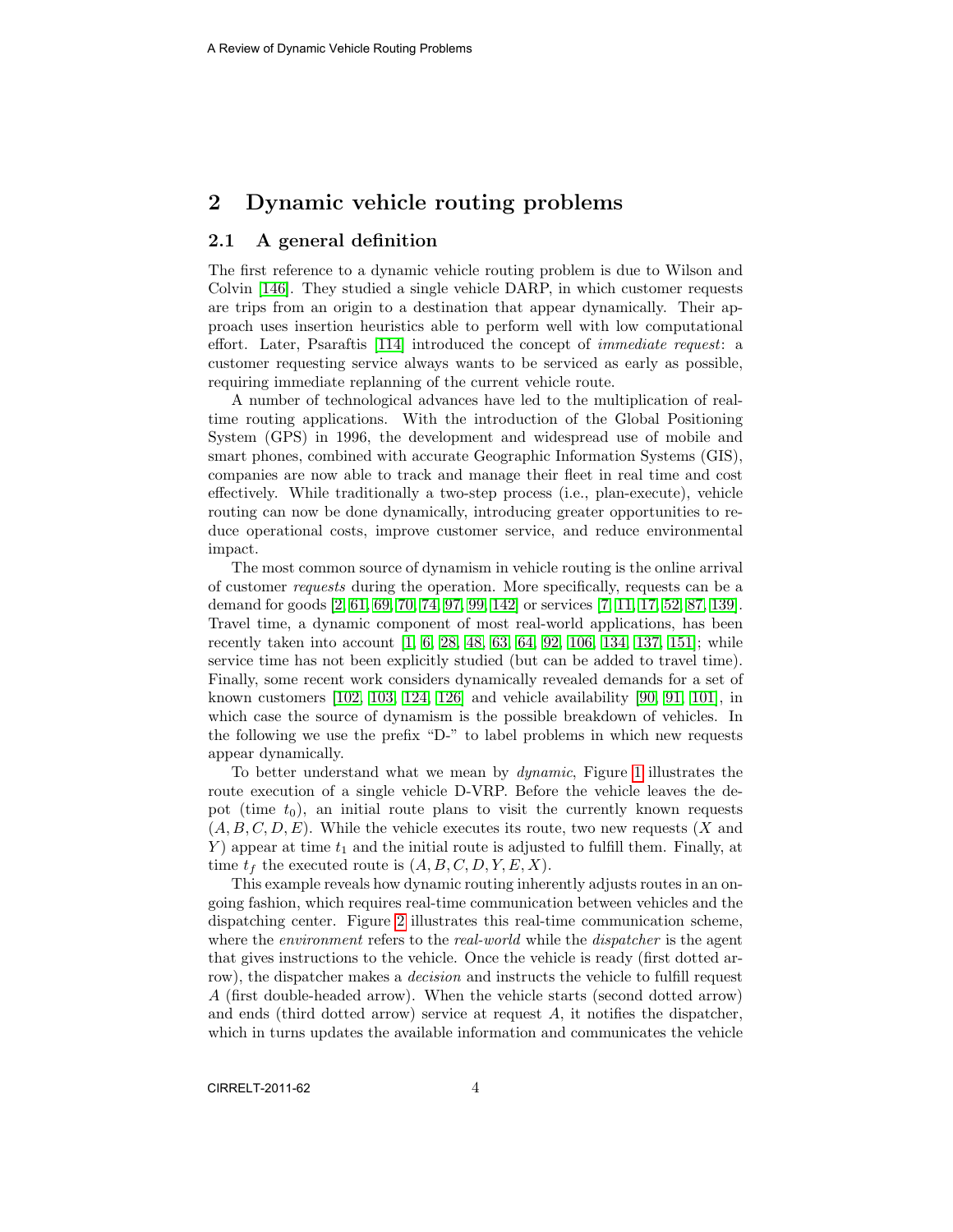

<span id="page-5-1"></span><span id="page-5-0"></span>Figure 1: Example of dynamic vehicle routing

its next request (second double-headed arrow).



Figure 2: Timeline of events for the dynamic routing of a single vehicle

### 2.2 Differences with static routing

In contrast to their static counterparts, dynamic routing problems involve new elements that increase the complexity of their decisions (more degrees of freedom) and introduce new challenges while judging the merit of a given route plan.

In some contexts, such as the pick-up of express courier [\[52\]](#page-22-5), the transport company may deny a customer request. As a consequence, it can reject a request either because it is simply impossible to service it, or because the cost of serving it is too high. This process of acceptance/denial has been used in many approaches [\[2,](#page-19-3) [43,](#page-21-5) [52,](#page-22-5) [72–](#page-23-9)[74,](#page-23-8) [90\]](#page-24-6) and is referred to as service guarantee [\[143\]](#page-27-7).

In dynamic routing, the ability to redirect a moving vehicle to a new request nearby allows for additional savings. Nevertheless, it requires real-time knowledge of the vehicle position and being able to communicate quickly with drivers to assign them new destinations. Thus, this strategy has received limited interest, with the main contributions being the early work by Regan et al.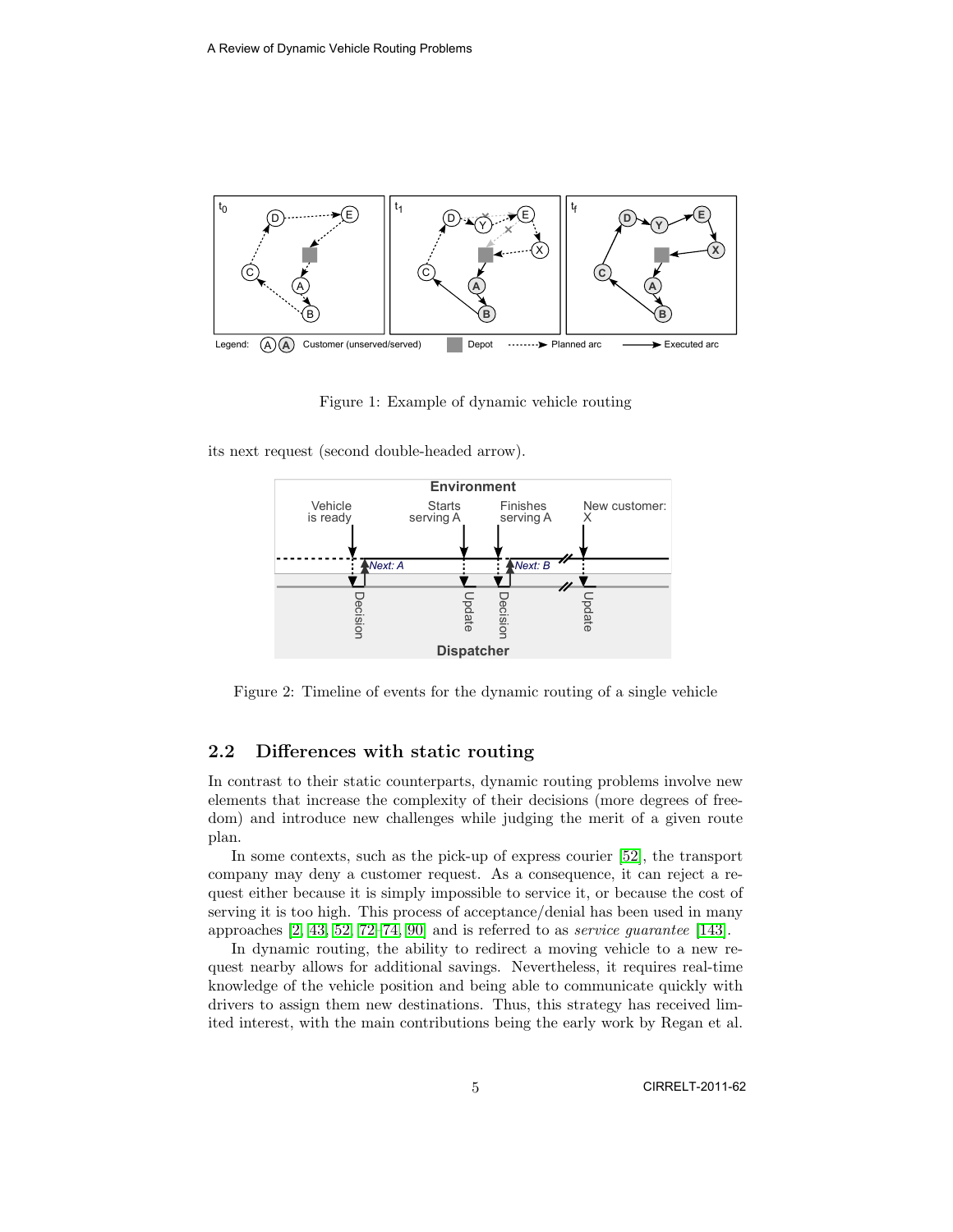[\[118,](#page-26-5) [119,](#page-26-6) [120\]](#page-26-7), the study of diversion issues by Ichoua et al. [\[72\]](#page-23-9), and the work by Branchini et al. [\[21\]](#page-20-4).

Dynamic routing also frequently differs in the objective function [\[116\]](#page-25-6). In particular, while a common objective in the static context is the minimization of the routing cost, dynamic routing may introduce other notions such as service level, throughput (number of serviced requests), or revenue maximization. Having to answer to dynamic customer requests also introduces the notion of response time: a customer might request to be serviced as soon as possible, in which case the main objective may become to minimize the delay between the arrival of a request and its service.

Dynamic routing problems require making decisions in an online manner, which often compromises reactiveness with decision quality. In other words, the time invested searching for better decisions, comes at the price of less reactiveness to input changes. This aspect is of particular importance in contexts where customers call for a service and a good decision must be made as fast as possible.

#### 2.3 Measuring dynamism

Different problems (or instances of a same problem) can have different levels of dynamism, which can be characterized according to two dimensions [\[75\]](#page-23-10): the frequency of changes and the urgency of requests. The former is the rate at which new information becomes available, while the latter is the time gap between the disclosure of a new request and its expected service time. From this observation three metrics have been proposed to measure the dynamism of a problem (or instance).

Lund et al. [\[93\]](#page-24-8) defined the *degree of dynamism*  $\delta$  as the ratio between the number of dynamic requests  $n_d$  and the total number of requests  $n_{tot}$  as follows:

$$
\delta = \frac{n_d}{n_{tot}}\tag{1}
$$

Based on the fact that the disclosure time of requests is also important [\[115,](#page-25-7) [116\]](#page-25-6), Larsen [\[85\]](#page-24-9) proposed the *effective degree of dynamism*  $\delta^e$ . This metric can be interpreted as the normalized average of the disclosure times. Let T be the length of the planning horizon,  $\mathcal R$  the set of requests, and  $t_i$  the disclosure time of request  $i \in \mathcal{R}$ . Assuming that requests known beforehand have a disclosure time equal to 0,  $\delta^e$  can be expressed as:

$$
\delta^e = \frac{1}{n_{tot}} \sum_{i \in \mathcal{R}} \frac{t_i}{T} \tag{2}
$$

Larsen [\[85\]](#page-24-9) also extended the effective degree of dynamism to problems with time windows to reflect the *level of urgency* of requests. He defines the *reaction* time as the difference between the disclosure time  $t_i$  and the end of the corresponding time window  $l_i$ , highlighting that longer reaction times mean more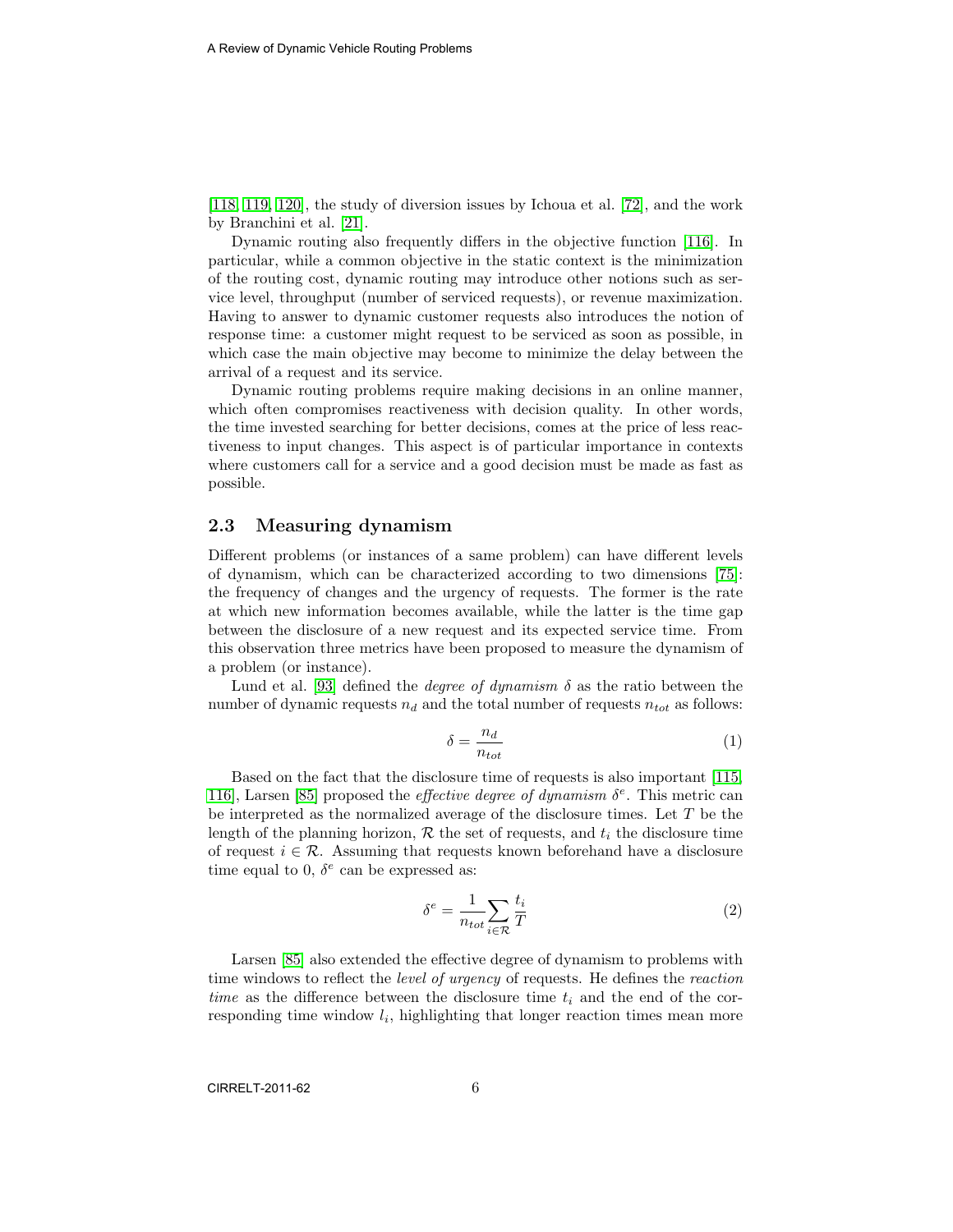flexibility to insert the request into the current routes. Thus, the effective degree of dynamism measure is extended as follows:

$$
\delta_{TW}^e = \frac{1}{n_{tot}} \sum_{i \in \mathcal{R}} \left( 1 - \frac{l_i - t_i}{T} \right) \tag{3}
$$

It is worth noting that these three metrics only take values in the interval [0, 1] and all increase with the level of dynamism of a problem. Larsen et al. [\[86,](#page-24-10) [88\]](#page-24-11) use the effective degree of dynamism to define a framework classifying D-VRPs among weakly, moderately, and strongly dynamic problems, with values of  $\delta^e$  being respectively lower than 0.3, comprised between 0.3 and 0.8, and higher than  $0.8$ .

Although the effective degree of dynamism and its variations have proven to capture well the time-related aspects of dynamism, it could be argued that they do not take into account other possible sources of dynamism. In particular, the geographical distribution of requests, or the traveling times between requests, are also of great importance in applications aiming at the minimization of response time. Although not considered, the frequency of updates in problem information has a dramatical impact on the time available for optimization.

# <span id="page-7-0"></span>3 A review of applications

Recent advances in technology have allowed the emergence of a wide new range of applications for vehicle routing. In particular, the last decade has seen the development of Intelligent Transport Systems (ITS), which are based on a combination of geolocation technologies, with precise geographic information systems, and increasingly efficient hardware and software for data processing and operations planning. We refer the interested reader to the study by Crainic et al. [\[34\]](#page-21-6) for more details on ITS and the contributions of operations research to this relatively new domain.

Among the ITS, the Advanced Fleet Management Systems (AFMS) are specifically designed for managing a corporate vehicle fleet. The core problem is generally to deliver (pick-up) goods or persons to (from) locations distributed in a given area. While customer requests can either be known in advance or appear dynamically during the day, vehicles are dispatched and routed in real time, potentially, by taking into account changing traffic conditions, uncertain demands, or varying service times. A key technological feature of AFMS is the optimization component. Traditionally, vehicle routing relies on teams of human dispatchers, meaning a critical operational process is bound to the competence and experience of dispatchers, as well as the management costs that are directly linked to the size of the fleet [\[1\]](#page-19-6). Advances in computer science have allowed a technological transfer from operational research to AFMS, as presented in the studies by Attanasio et al. [\[1\]](#page-19-6), Du et al. [\[38\]](#page-21-7), Godfrey and Powell [\[60\]](#page-22-3), Powell and Topaloglu [\[113\]](#page-25-8), Roy [\[123\]](#page-26-8), Simao et al. [\[127\]](#page-26-9), and Slater [\[128\]](#page-26-10).

The remainder of this section presents applications where dynamic routing has been or can be implemented. The interested reader is also referred to the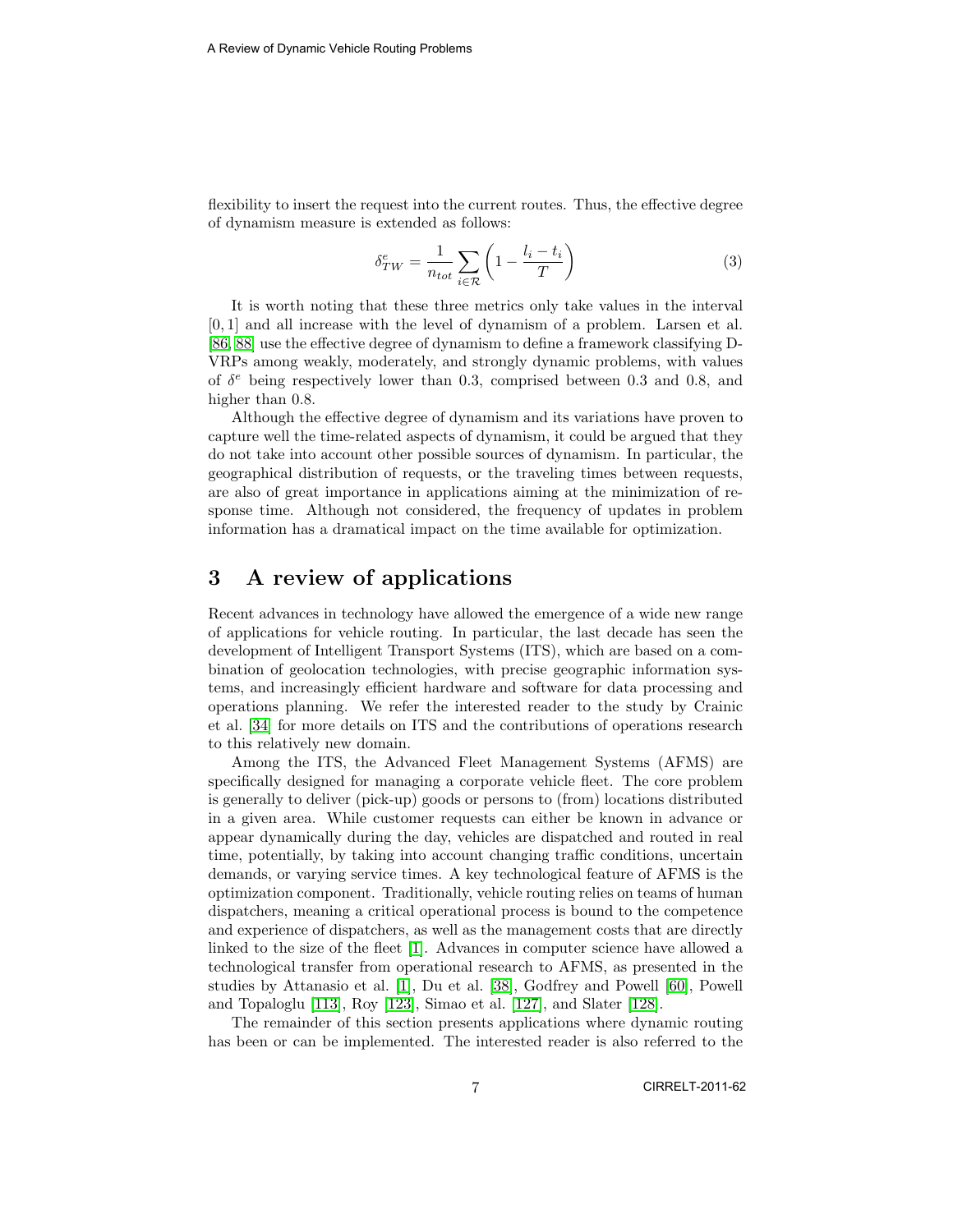work by Gendreau and Potvin [\[55\]](#page-22-8) and Ichoua et al. [\[75\]](#page-23-10) for complementary reviews.

#### 3.1 Services

In this category of applications, a service request is defined by a customer location and a possible time window; while vehicle routes just fulfill service requests without considering side constraints such as capacity. Perhaps the simplest, yet most illustrative case in this category is the dynamic traveling salesman problem [\[87\]](#page-24-4).

A common application of dynamic routing can be found in the area of maintenance operations. Maintenance companies are often committed by contract to their customers, which specify periodical or planned visits to perform preventive maintenance, and may also request corrective maintenance on short notice. Therefore, each technician is first given a route with known requests at the beginning of the day, while new urgent requests are inserted dynamically throughout the day. An interesting feature of this problem is the possible mix of skills, tools, and spare part requirements, which have to be matched in order to service the request. This problem has been studied by Borenstein et al. [\[19\]](#page-20-5) with an application to British Telecom.

Another application of dynamic routing arises in the context of the French non-profit organization SOS Médecins. This organization operates with a crew of physicians, who are called on duty via a call center coordinated with other emergency services. When a patient calls, the severity of the case is evaluated, and a visit by a practitioner is planned accordingly. As in other emergency services, having an efficient dispatching system reduces the response time, thus improving service level for the society. On the other hand, it is important to decide in real-time whether or not to send a physician, so that it is possible to ensure a proper service level in areas where emergencies are likely to appear.

Dynamic aspects can also appear on arc routing problems. This is for instance the case in the study by Tagmouti et al. [\[134\]](#page-26-4) on the operation of a fleet of vehicles for winter gritting applications. Their work consider a network of streets or road segments that need to be gritted when affected by a moving storm. Depending on the movements of the storm, new segments may have to be gritted, and the routing of vehicles has to be updated accordingly.

#### 3.2 Transport of goods

Due to the fact that urban areas are often characterized by highly variable traveling times, transport of goods in such areas have led to the definition of a specific category of applications known as city logistics. City logistics can be defined as an integrated vision of transport activities in urban areas, taking into account factors such as traffic and competition or cooperation between transport companies [\[138\]](#page-27-8). Barcelo et al. [\[6\]](#page-19-7) developed a general framework for city logistics applications. They describe the different modules ranging from modeling the city road network and acquiring real-time traffic data to the dynamic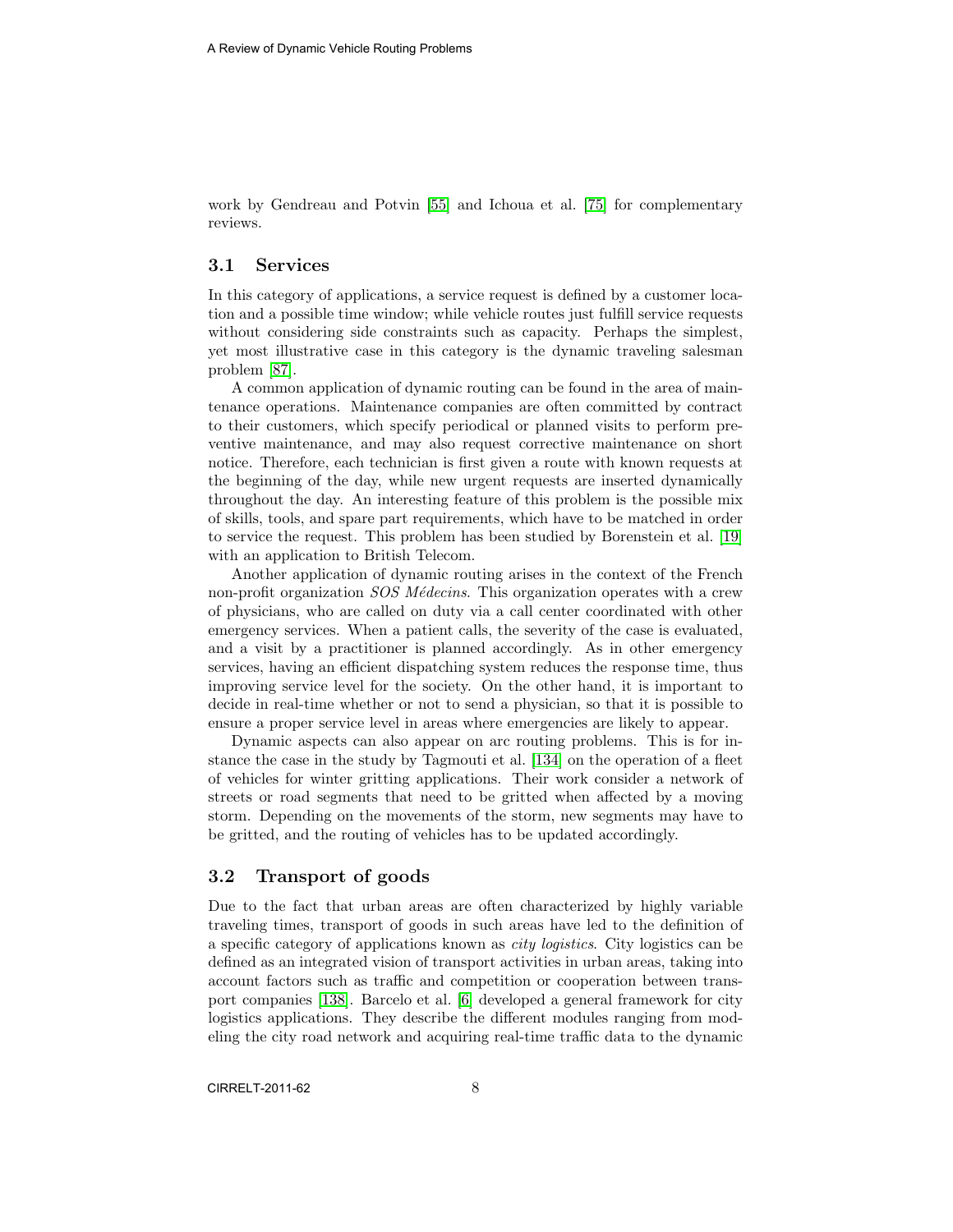routing of a fleet of vehicles. Zeimpekis et al. [\[151\]](#page-28-0) proposed a Decision Support System (DSS) for city logistics which takes into account dynamic travel and service times.

A typical application in city logistics is the courier service present in most urban areas. Couriers are dispatched to customer locations to collect packages, and either deliver them to their destination (short haul) or to a unique depot (long haul). Depending on the level of service paid by the customer, couriers may consolidate pick-ups from various customers, or provide an expedited service. Companies offering courier services often have an heterogeneous fleet composed of bicycles, motorbikes, cars, and small vans. The problem is then to dynamically route couriers, taking into account not only the known requests, their type, pick-up and delivery locations, and time windows, but also considering traffic conditions and varying travel times. A case study by Attanasio et al. [\[1\]](#page-19-6) outlines the benefits of using an optimization-enabled AFMS at eCourier Ltd, a London based company offering courier services. The authors illustrate that aside from the improvements in service quality, response time, and courier efficiency, the use of an automated system allows decoupling the fleet size from the need for more dispatchers. Further results motivated by a similar application can be found in Gendreau et al. [\[51\]](#page-22-9) and Ghiani et al. [\[59\]](#page-22-10).

The delivery of newspapers and magazines is a domain in which customer satisfaction is of first importance. When a magazine or newspaper is not delivered, a subscriber contacts a call center and is offered to choose between a voucher or a future delivery. In the latter case, the request is then forwarded to the delivery company, which assigns it to a driver that will do a priority delivery. Traditionally, this process relies on an exchange of phone calls, faxes, and printed documents, that ultimately communicate the driver about the pending delivery, once he/she comes back to the depot. As an alternative, Bieding et al. [\[18\]](#page-20-6) propose a centralized application that makes use of mobile phones to communicate with drivers and intelligently perform the routing in real time, reducing costs and improving customer satisfaction. More recently, Ferrucci et al. [\[44\]](#page-21-8) developed an approach that makes use historical data to anticipate future requests.

Another application in which customer requests need to be answered with short delays can be found in companies with a direct service model, such as grocery delivery services. In general, the customer selects products on a website, and then chooses a time frame for the delivery at his home. Traditionally, the vendor defines an arbitrary number of customers that can be serviced within a time window, and the time window is made unavailable to customers as soon as the capacity is reached. Campbell and Savelsbergh [\[24\]](#page-20-7) defined the Home Delivery Problem, in which the goal is to maximize the total expected revenue by dynamically deciding whether or not to accept a customer request within a specific time window. In comparison with the traditional approach, this means that the time windows available for a customer are dynamically defined taking into consideration the possible future requests. The authors propose a Greedy Randomized Adaptive Search Procedure (GRASP) and compare different cost functions to capture the problem uncertainty. Later, Azi et al. [\[3\]](#page-19-8) proposed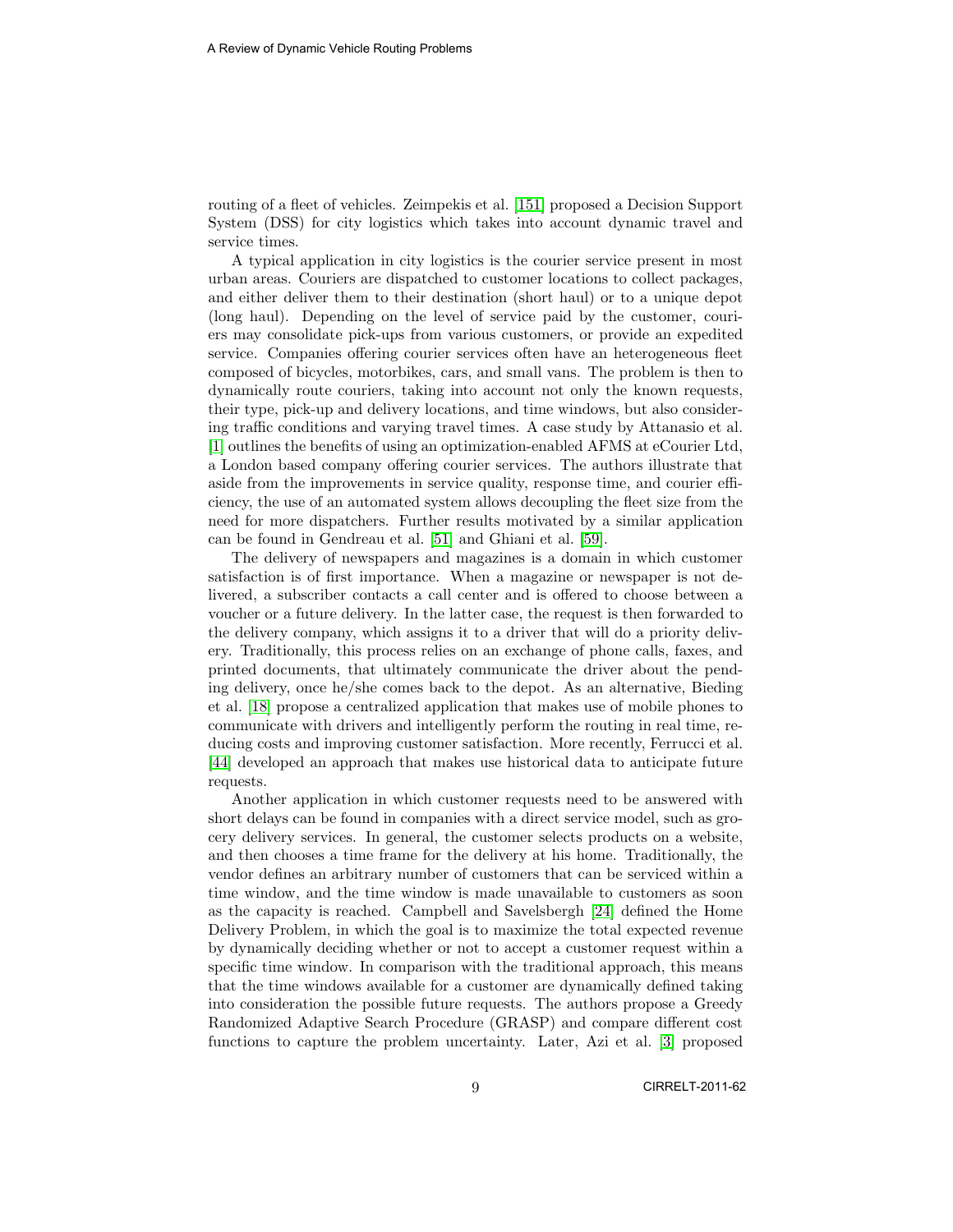an Adaptive Large Neighborhood Search (ALNS) that take into account uncertainty by generating scenarios containing possible demand realizations.

Apart from classical routing problems, related operational problems also arise in many organizations. The review by Stahlbock and Voss [\[133\]](#page-26-11) on operations research applications in container terminals describes the dynamic stacker crane problem [\[5,](#page-19-9) [14\]](#page-19-10), which considers the routing of container carriers loading and unloading ships in a terminal. Other applications include transport of goods inside warehouses [\[130\]](#page-26-12), factories, and hospitals, where documents or expensive medical instruments must be transferred efficiently between services [\[45\]](#page-21-9).

#### 3.3 Transport of persons

The transport of persons is in general–and by many aspects–similar to the transport of goods, yet it is characterized by additional constraints such as regulation on waiting, travel, and service times.

Taxis are arguably the most common on-demand individual transport systems. Requests are composed of a pick-up location and time, possibly coupled with a destination. They can be either known in advance, for instance when a customer books a cab for the next day, or they can arrive dynamically, in which case a taxi must be dispatched in the shortest time. When customers cannot share a vehicle, the closest free taxi is generally the one which takes the ride, leaving limited space for optimization. The study by Caramia et al. [\[25\]](#page-20-8), generalized by Fabri and Recht [\[42\]](#page-21-10), focuses on a multi-cab metropolitan transportation system, where a taxi can transport more than one passenger at the same time. In this case the online algorithms minimize the total traveled distance, while assigning requests to vehicles and computing the taxi routes. This multi-cab transportation system can be generalized as an on-demand or door-to-door transport service.

Many applications involve the transport of children, the elderly, disabled people, or patients, from their home to schools, place of work, or medical centers. Xiang et al. [\[147\]](#page-27-9) studied a DARP with changing travel speeds, vehicle breakdowns, and traffic congestion; while Dial [\[36\]](#page-21-11), followed by Horn [\[66,](#page-23-11) [67,](#page-23-12) [68\]](#page-23-13), studied demand-responsive transport systems. An extensive review of this class of problems can be found in the studies by Cordeau et al. [\[32\]](#page-20-9) and Berbeglia et al. [\[14\]](#page-19-10).

A singular application of on-demand transportation systems can be found in major hospitals, with services possibly spread across various buildings on several branches. Depending on the medical procedure or facility capacity, a patient may need to be transferred on short notice from one service to another, possibly requiring trained staff or specific equipment for his/her care. This application has been studied by Beaudry et al. [\[7\]](#page-19-4), Kergosien et al. [\[78\]](#page-23-14), and Melachrinoudis et al. [\[94\]](#page-24-12).

Air taxis developed as a flexible response to the limitations of traditional airlines. Air taxis offer passengers the opportunity to travel through smaller airports, avoiding waiting lines at check-in and security checks. Air taxi companies offer an on-demand service: customers book a flight a few days in advance,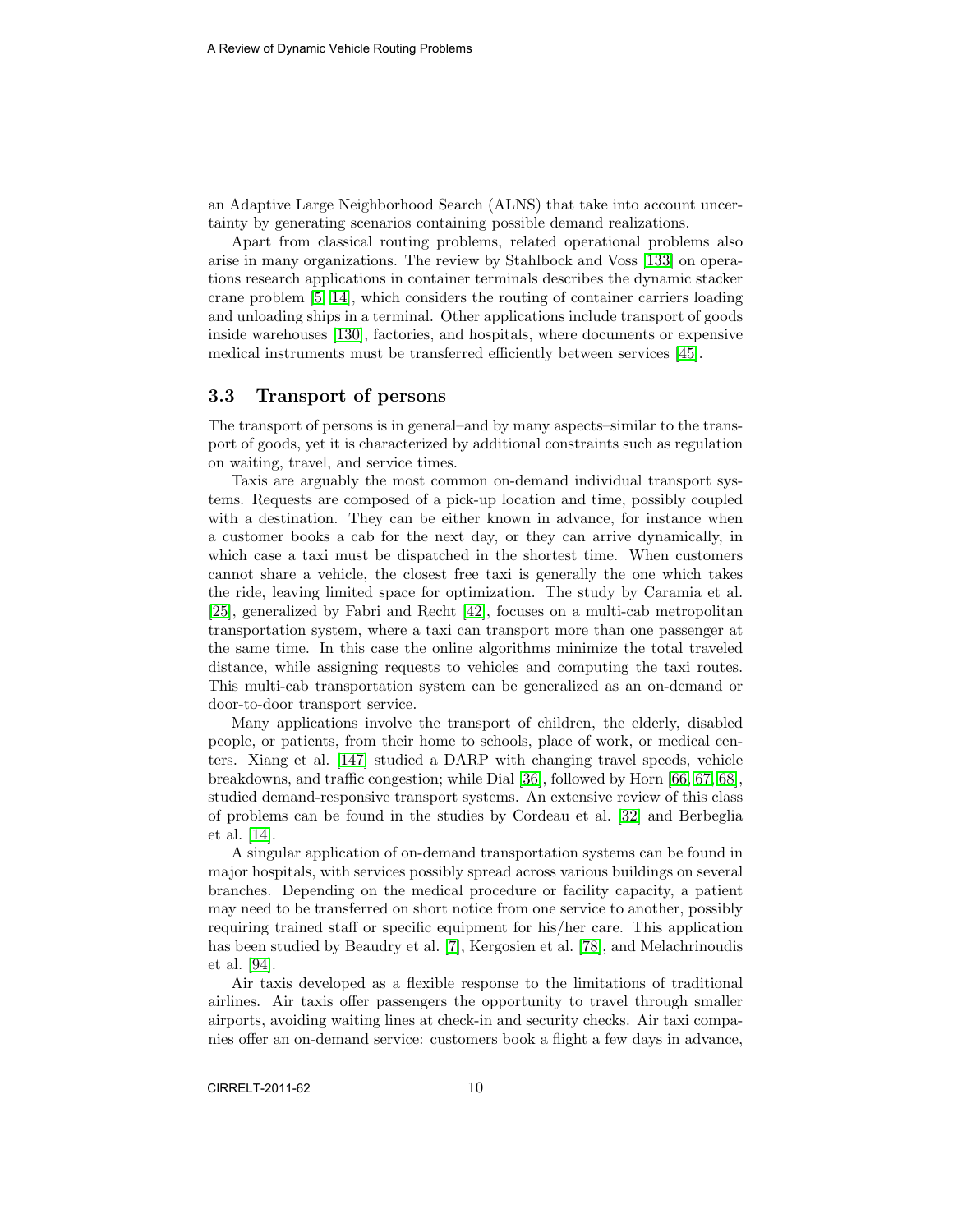specifying whether they are willing to share the aircraft, stop at an intermediate airport, or have flexible traveling hours. Then, the company accommodates these requests, trying to consolidate flights whenever possible. The underlying optimization problems have not been subject to much attention, except in the studies by Cordeau et al. [\[32\]](#page-20-9), Espinoza et al. [\[40,](#page-21-12) [41\]](#page-21-13), Fagerholt et al. [\[43\]](#page-21-5), and Yao et al. [\[150\]](#page-27-10). Similar problems arises in helicopter transportation systems, typically used by oil and gas companies to transport personnel between offshore petroleum platforms [\[62,](#page-22-11) [122\]](#page-26-13).

# <span id="page-11-0"></span>4 Solution Methods

Few research was conducted on dynamic routing between the work of Psaraftis [\[114\]](#page-25-0) in 1980 and the late 1990s. However, the last decade has seen a renewed interest for this class of problems [\[39\]](#page-21-14), with solution techniques ranging from linear programming to metaheuristics. This section presents the major contributions in this field, and the reader is referred to the reviews, books, and special issues by Gendreau and Potvin [\[55,](#page-22-8) [56\]](#page-22-12), Ghiani et al. [\[57\]](#page-22-13), Goel and Gruhn [\[61\]](#page-22-4), Ichoua [\[71\]](#page-23-15), Ichoua et al. [\[74,](#page-23-8) [75\]](#page-23-10), Jaillet and Wagner [\[76\]](#page-23-5), Larsen et al. [\[89\]](#page-24-13), and Zeimpekis et al. [\[152\]](#page-28-1), to complement our review.

#### 4.1 Dynamic and deterministic routing problems

The following paragraphs present approaches that have been successfully applied to dynamic routing, in the absence of stochastic information.

#### <span id="page-11-1"></span>4.1.1 Exact methods

In the context of dynamic problems, critical information is revealed over time, meaning that the complete instance is only known at the end of the planning horizon. As a consequence, an optimal solution can only be found a-posteriori, and exact methods only provide an optimal solution for the current state, lacking of any guarantee that the solution will be optimal once new data becomes available.

To the best of our knowledge, the first application of an optimization technique to dynamic routing is due to Psaraftis [\[114\]](#page-25-0), with the development of a dynamic programming approach. His research focuses on the DARP and consists in finding the optimal route each time a new request is known. The main drawback of dynamic programming is the well-known curse of dimensionality [\[108,](#page-25-9) Chap. 1], which often prevents its application to large instances.

Yang et al. [\[148\]](#page-27-11) addressed the real-time truckload PDP, in which a fleet of trucks has to service point-to-point transport requests arriving dynamically. Important assumptions are that all trucks can only handle one request at a time, with no possible preemption, and they travel at the same constant speed. The authors propose MYOPT, a rolling horizon approach based on a linear program (LP) that is solved whenever a new request arrives.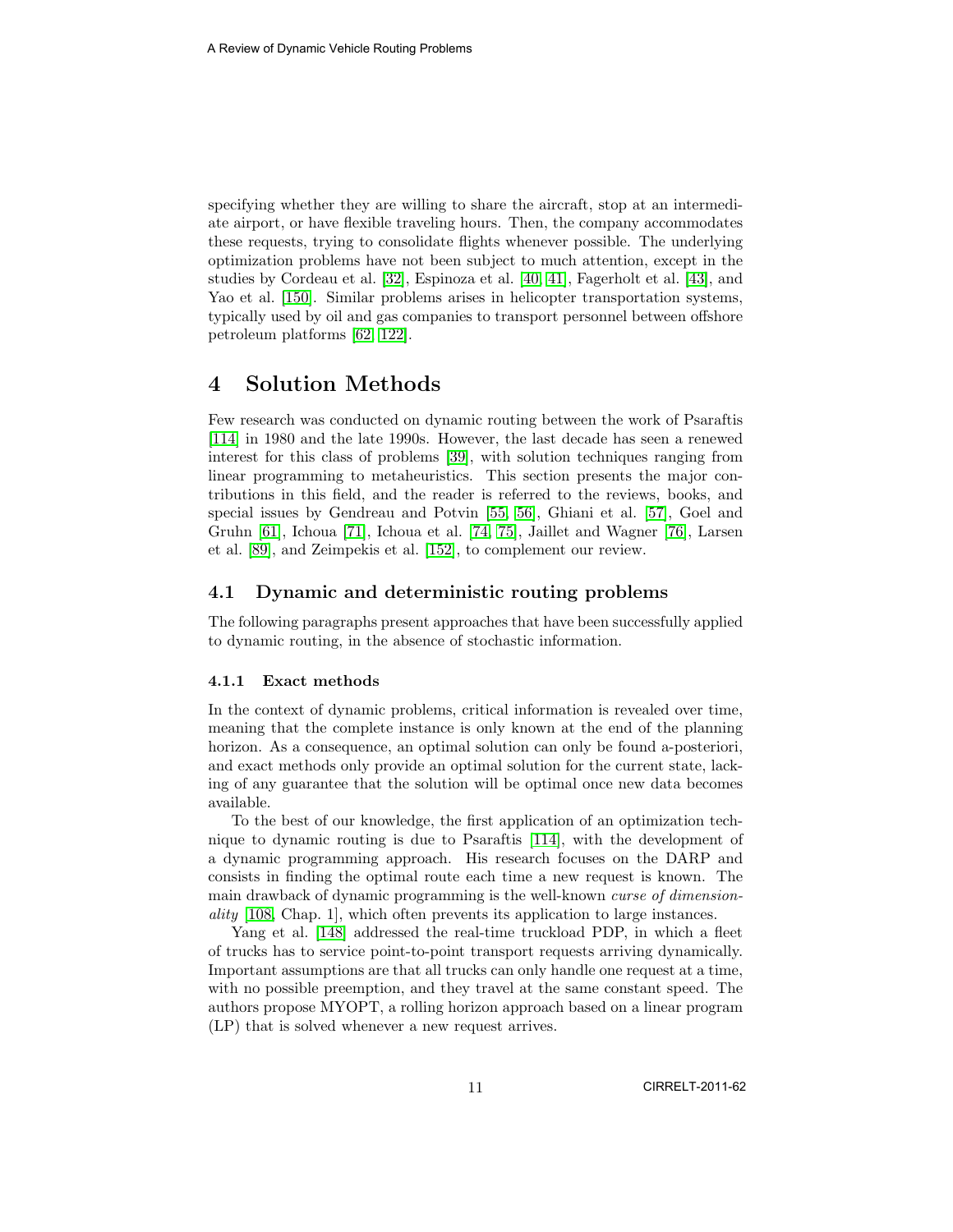Along the same line of linear programming, Chen and Xu [\[29\]](#page-20-10) designed a dynamic column generation algorithm (DYCOL) for the D-VRPTW. The authors propose the concept of decision epochs over the planning horizon, which are the dates when the optimization process runs. The novelty of their approach relies on dynamically generating columns for a set-partitioning model, using columns from the previous decision epoch. The authors compared DYCOL to a traditional column generation with no time limit (COL). Computational results based on the Solomon benchmark [\[131\]](#page-26-14) demonstrate that DYCOL yields comparable results in terms of objective function, but with running times limited to 10 seconds, opposed to the various hours consumed by COL.

#### <span id="page-12-0"></span>4.1.2 Heuristics

Because optimal solutions can only be found a-posteriori, most dynamic approaches rely on heuristic approaches able to compute quickly a solution to the current state of the problem.

To the best of our knowledge, the first application of tabu search to a dynamic routing problem is due to Gendreau et al. [\[52\]](#page-22-5). The application was motivated by the local operation of long distance express courier services, which can be seen as a VRPTW. Their approach consists in the adaptation of the framework introduced by Taillard et al. [\[135\]](#page-27-12) to a dynamic context. The general idea is to maintain a pool of good solutions–the adaptive memory [\[136\]](#page-27-13)–which is used to generate initial solutions for a parallel tabu search. The parallelized search is done by partitioning the routes of the current solution, and optimizing them in independent threads. Whenever a new customer request arrives, it is checked against all the solutions from the adaptive memory to decide whether it should be accepted or rejected. It is worth noting that because the current routing is subject to change at any time, vehicles do not know their next destination until they finish the service of a request. This framework was also implemented for the D-VRP [\[72,](#page-23-9) [73\]](#page-23-16), while other variations of tabu search have been applied to the D-PDP  $[6, 27]$  $[6, 27]$  and the DARP  $[2, 7]$  $[2, 7]$ .

Bent and Van Hentenryck [\[9\]](#page-19-11) introduced the Multiple Plan Approach (MPA) to tackle the D-VRPTW. They presented MPA as a generalization of the tabu search with adaptive memory proposed by Gendreau et al. [\[52\]](#page-22-5). The general idea is to populate and maintain a solution pool (the routing plans) that are used to generate a distinguished solution. Whenever a new request arrives, a procedure is called to check whether it can be serviced or not; if it can be serviced, then the request is inserted in the solution pool and incompatible solutions are discarded. Pool updates are performed periodically or whenever a vehicle finishes servicing a customer. This pool-update phase is crucial and ensures that all solutions are coherent with the current state of vehicles and customers. The pool can be seen as an adaptive memory that maintains a set of alternative solutions.

In an early work, Benyahia and Potvin [\[13\]](#page-19-12) studied the D-PDP and proposed a Genetic Algorithm (GA) that models the decision process of a human dispatcher. More recently, GAs were also used for the same problem [\[30,](#page-20-12) [64\]](#page-22-7) and for the D-VRP [\[142\]](#page-27-4). Genetic algorithms in dynamic contexts are very similar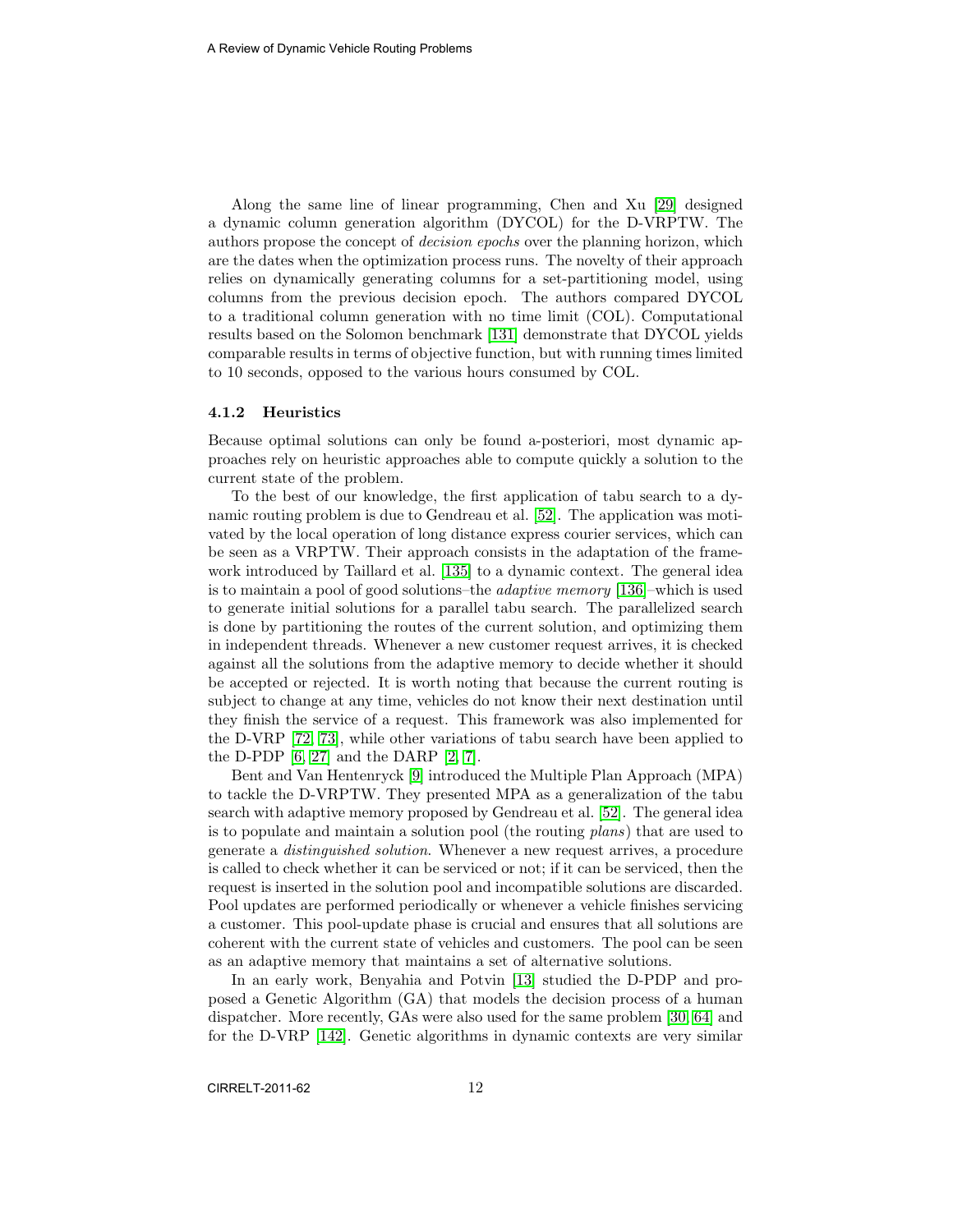to those designed for static problems, although they generally run throughout the planning horizon and solutions are constantly adapting to the changes made to the input.

Montemanni et al. [\[100\]](#page-24-14) developed an Ant Colony System (ACS) to solve the D-VRP. Similar to Kilby et al. [\[79\]](#page-23-17), their approach uses time slices, that is, they divide the day in periods of equal duration. A request arriving during a time slice is not handled until the end of the time bucket, thus the problem solved during a time slice only considers the requests known at its beginning. Hence, the optimization is run statically and independently during each time slice. The main advantage of this time partition is that similar computational effort is allowed for each time slice. This discretization is also possible by the nature of the requests, which are never urgent, and can be postponed. An interesting feature of their approach is the use of the pheromone trace to transfer characteristics of a good solution to the next time slice. ACS was also used by Gambardella et al. [\[50\]](#page-22-14) and Rizzoli et al. [\[121\]](#page-26-15).

#### 4.2 Dynamic and stochastic routing problems

Dynamic and stochastic routing problems can be seen as an extension of their deterministic counterparts, where additional (stochastic) knowledge is available in the dynamically revealed input.

Dynamic and stochastic methods can be divided in two categories: (i) sampling and (ii) stochastic modeling. As their name suggests, sampling strategies incorporate stochastic knowledge by generating scenarios based on realizations drawn from random variable distributions. Each scenario is then optimized by solving the static and deterministic problem they define. On the other hand, approaches based on stochastic modeling integrate stochastic knowledge analytically. The advantage of sampling is its relative simplicity and flexibility on distributional assumptions, while its drawback is the massive generation of scenarios to accurately reflect reality. Alternatively, stochastic modeling strategies formally capture the stochastic nature of the problem, but they are highly technical in their formulation and require to efficiently compute possibly complex expected values. Examples of these two strategies follow.

#### 4.2.1 Stochastic modeling

Powell et al. [\[111\]](#page-25-10) formulated a truckload PDP as a Markov Decision Process (MDP). Later, MDPs were used by Thomas and White [\[140\]](#page-27-14) and Thomas [\[139\]](#page-27-5) to solve a VRP in which known customers may ask for service with a known probability. Kim et al. [\[80\]](#page-23-18) also used MDPs to tackle the VRP with dynamic travel times. Unfortunately, the curse of dimensionality and the simplifying assumptions make this approach unsuitable in most real-world applications. Nonetheless, it allowed new insights in the field of dynamic programming.

To cope with the scalability problems of traditional dynamic programming, Approximate Dynamic Programming (ADP) steps forward in time, approximates the value function, and ultimately avoids the evaluation of all possible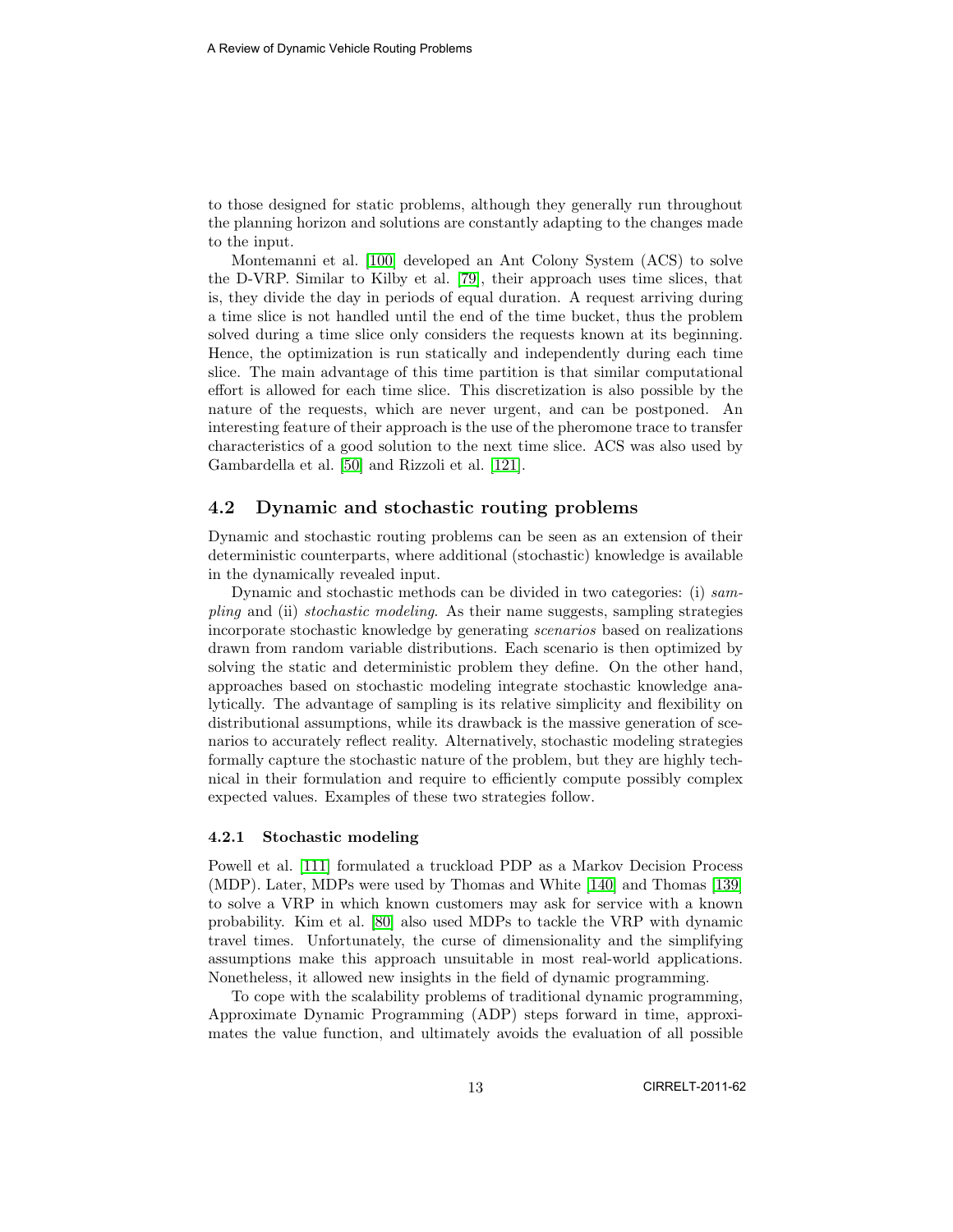states. We refer the interested reader to Powell [\[108,](#page-25-9) [109\]](#page-25-11) for a more detailed description of the ADP framework. ADP has been successfully applied to freight transport [\[110,](#page-25-12) [112\]](#page-25-13) and fleet management problems [\[60,](#page-22-3) [113,](#page-25-8) [127\]](#page-26-9). In particular, Novoa and Storer [\[102\]](#page-25-1) propose an ADP algorithm to dynamically solve the VRPSD.

Linear programming has also been adapted to the dynamic and stochastic context. The OPTUN approach, proposed by Yang et al. [\[148\]](#page-27-11) as an extension of MYOPT (see § [4.1.1\)](#page-11-1), considers opportunity costs on each arc to reflect the expected cost of traveling to isolated areas. Consequently, the optimization tends to reject isolated requests, and avoids traversing arcs that are far away from potential requests. Later, Yang et al. [\[149\]](#page-27-15) studied the emergency vehicle dispatching and routing and proposed a mathematical formulation that was later used by Haghani and Yang [\[65\]](#page-22-2) on a similar problem.

#### 4.2.2 Sampling

Sampling approaches rely on the generation of scenarios containing possible realizations of the random variables. Figure [3](#page-14-0) illustrates how scenarios are generated for the D-VRP. Solely based on the current customers, the optimal tour would be  $(A, B, E, D, C)$  [\(3a.\)](#page-14-1), which ignores two zones (gray areas) where customers are likely to appear. By sampling the customer spatial distributions, customers  $X$ ,  $Y$ , and  $Z$  are generated, and the new optimal tour is  $(C, X, Y, B, A, Z, E, D)$  [\(3b.\)](#page-14-2). Removing the sampled (potential) customers leads to the tour  $(C, B, A, E, D)$  [\(3c.\)](#page-14-3) which is suboptimal regarding a myopic cost evaluation, but leaves room to accommodate new customers at a lower cost.

<span id="page-14-1"></span>

<span id="page-14-3"></span><span id="page-14-2"></span><span id="page-14-0"></span>Figure 3: Scenario generation in sampling approaches.

The Multiple Scenario Approach (MSA) is a predictive adaptation of the MPA framework discussed in  $\S 4.1.2$ . The idea behind MSA is to take advantage of the time between decisions to continuously improve the current scenario pool. During the initialization, the algorithm, generates a first set of scenarios based on the requests known beforehand. Throughout the day, scenarios are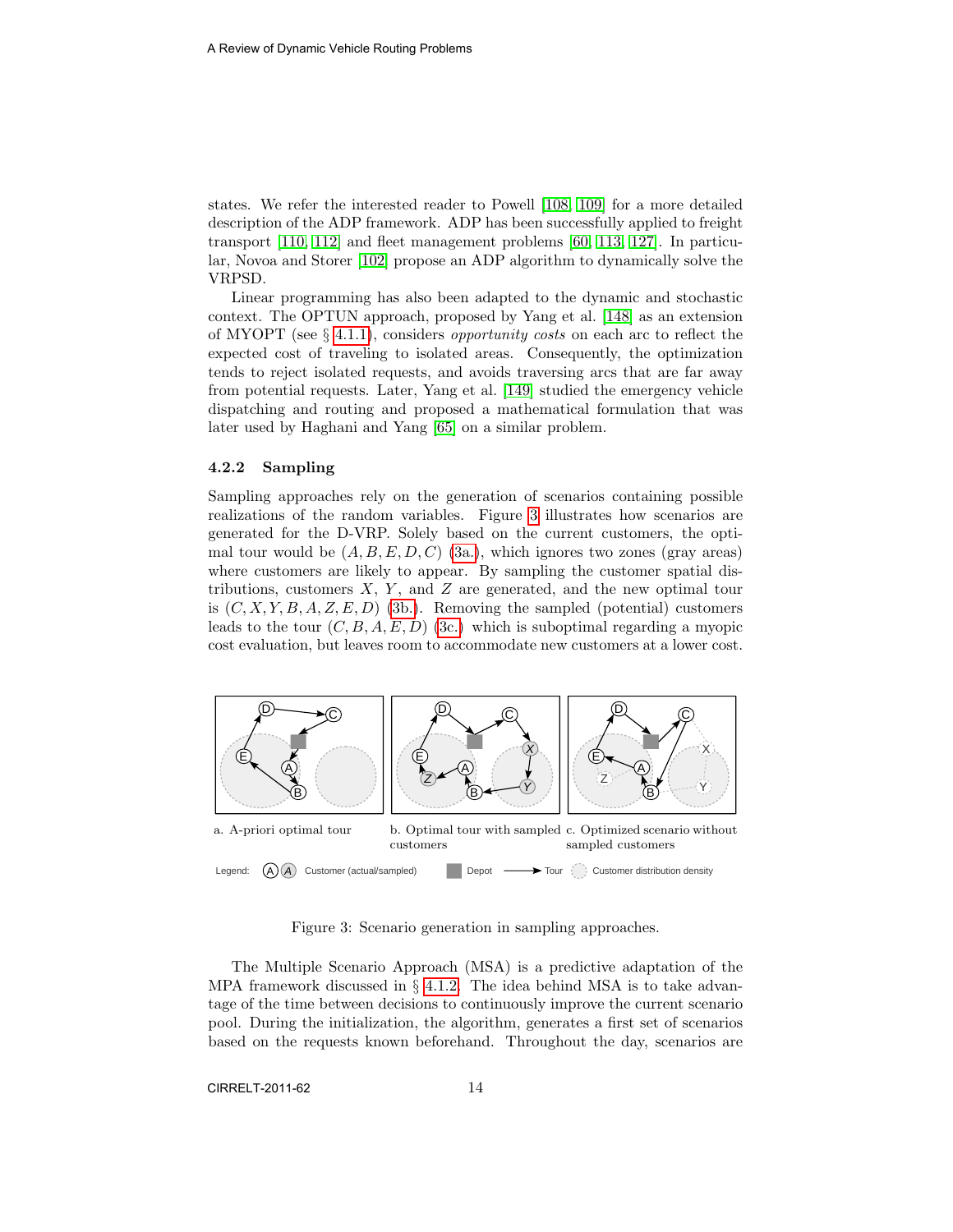then reoptimized and new ones are generated and added to the pool. When a decision is required, the scenario optimization procedure is suspended, and MSA uses the scenario pool to select the request to service next. MSA then discards the scenarios that are incompatible with the current routing, and resumes the optimization. Computational experiments on instances adapted from the Solomon benchmark [\[131\]](#page-26-14) showed that MSA outperforms MPA both in terms of serviced customers and traveled distances, especially for instances with high degrees of dynamism [\[9\]](#page-19-11). Flatberg et al. [\[47\]](#page-21-15) adapted the SPIDER commercial solver to use multiple scenarios and a consensus algorithm to tackle the D-VRP, while Pillac et al. [\[105\]](#page-25-14) implemented an event-driven optimization framework based on MSA and showed significant improvements over state-of-the-art algorithms for the D-VRPSD.

An important component of scenario based-approaches such as MSA is the decision process, which defines how the information from the scenario pool is used to reach upon a decision regarding the next customer to visit. The most common algorithms used to reach a decision in MSA are: consensus, expectation, and regret. The consensus algorithm [\[9,](#page-19-11) [10\]](#page-19-13) selects the customer appearing first with the highest frequency among scenarios. Expectation [\[8,](#page-19-14) [10,](#page-19-13) [26\]](#page-20-13) consists in evaluating the cost of visiting each customer first by forcing its visit in all scenarios and performing a complete optimization. Finally, regret [\[8\]](#page-19-14) approximates the expectation algorithm and avoids the reoptimization of all scenarios. Even though these algorithms were initially designed for the routing of a single vehicle, they can be extended to the multi-vehicle case [\[143\]](#page-27-7).

Hvattum et al. [\[69\]](#page-23-6) developed the Dynamic Sample Scenario Hedge Heuristic (DSHH), an approach similar to the consensus algorithm for D-VRP. This method divides the planning horizon into time intervals. At the beginning of each interval, DSHH revises the routing by assigning a subset of promising requests to the vehicles, depending on the frequency of their assignment over all scenarios. DSHH later led to the development of the Branch and Regret Heuristic (BRH), where scenarios are merged to build a unique solution.

Various local search approaches have been developed for the stochastic and dynamic problems. Ghiani et al. [\[59\]](#page-22-10) developed an algorithm for the D-PDP that only samples the near future to reduce the computational effort. The main difference with MSA is that no scenario pool is used and the selection of the distinguished solution is based on the expected penalty of accommodating requests in the near future. Azi et al. [\[3\]](#page-19-8) developed an Adaptive Large Neighborhood Search (ALNS) for a dynamic routing problem with multiple delivery routes, in which the dynamic decision is the acceptance of a new request. The approach maintains a pool of scenarios, optimized by an ALNS, that are used to evaluate the opportunity value of an incoming request.

Tabu search has also been adapted to dynamic and stochastic problems. Ichoua et al. [\[74\]](#page-23-8) and Attanasio et al. [\[1\]](#page-19-6) tackled with tabu search the D-VRPTW and the D-PDP, respectively.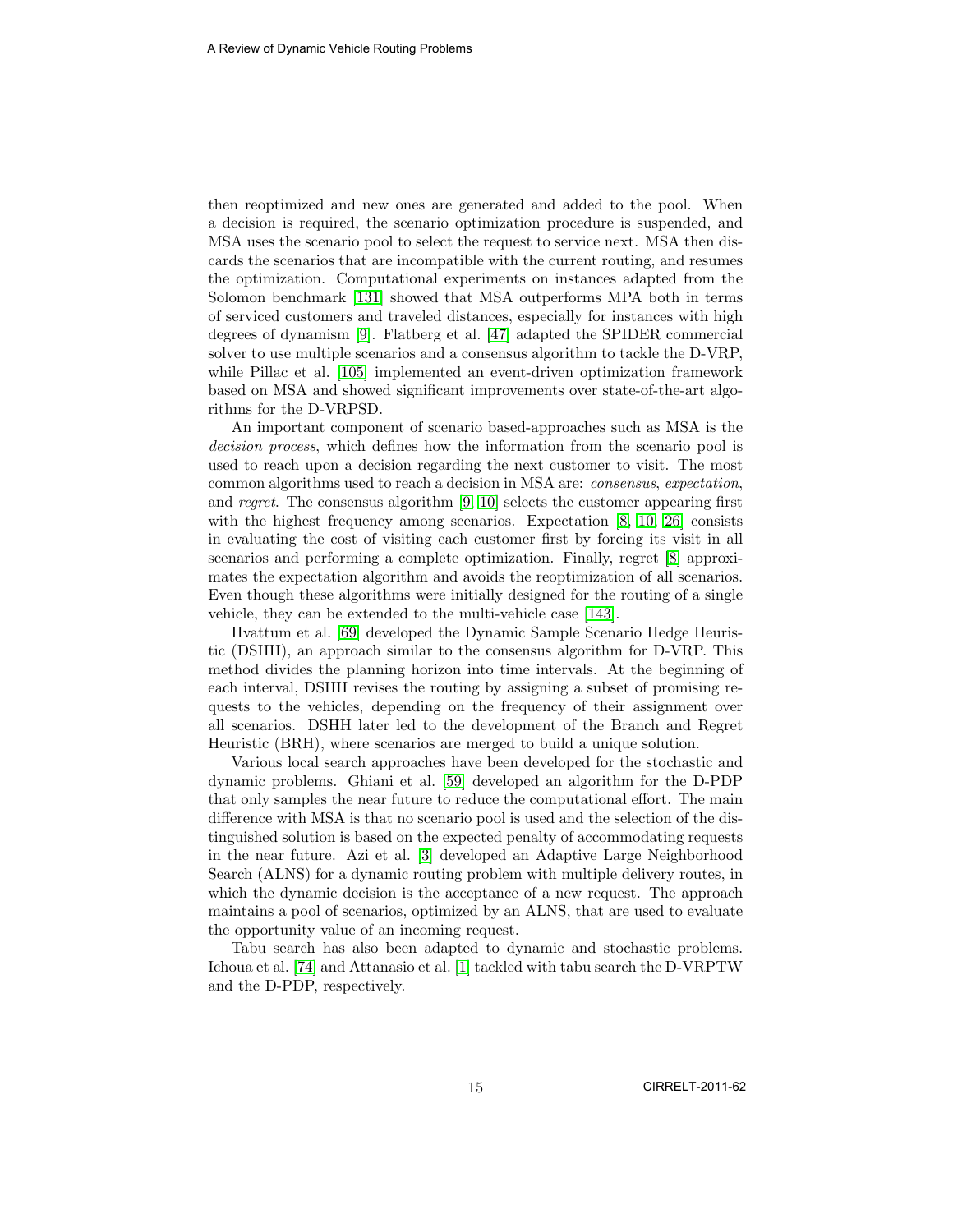#### 4.2.3 Other strategies

In addition to the general frameworks described previously, the use of stochastic knowledge allows for the design and implementation of other strategies that try to adequately respond to upcoming events.

The waiting strategy consists in deciding whether a vehicle should wait after servicing a request, before heading toward the next customer; or planning a waiting period on a strategic location. This strategy is particularly important in problems with time windows, where time lags appear between requests. Mitrović-Minić et al. [\[98\]](#page-24-15) proved that in all cases it is better to wait after servicing a customer, but a more refined strategy can lead to further improvements. The problem is in general to evaluate the likelihood of a new request in the neighborhood of a serviced request and to plan a waiting period accordingly. The waiting strategy has been implemented in various frameworks for the D-VRP [\[22,](#page-20-14) [139\]](#page-27-5), D-VRPTW [\[12,](#page-19-15) [21,](#page-20-4) [74,](#page-23-8) [143\]](#page-27-7), D-PDP [\[59,](#page-22-10) [98\]](#page-24-15), and Dynamic and Stochastic TSP [\[58\]](#page-22-15). The strategy has shown good results, especially in the case of a limited fleet facing a high request rate [\[143\]](#page-27-7).

Aside from the waiting after or before servicing a customer, a vehicle can be relocated to a strategic position, where new requests are likely to arrive. This strategy is the keystone of emergency fleet deployment, also known as Emergency Vehicle Dispatching–or Redeployment–Problem [\[54,](#page-22-1) [65\]](#page-22-2). The relocation strategy has also been applied to other vehicle routing problems, such as the D-VRP [\[85\]](#page-24-9),D-VRPTW [\[12,](#page-19-15) [21,](#page-20-4) [74,](#page-23-8) [143\]](#page-27-7), D-TSPTW [\[87\]](#page-24-4), D-PDP [\[59,](#page-22-10) [117\]](#page-25-15), and the Resource Allocation Problem (RAP) [\[60\]](#page-22-3).

Request buffering, introduced by Pureza and Laporte [\[117\]](#page-25-15), consists in delaying the assignment of some requests to vehicles in a priority buffer, so that more urgent requests can be handled first.

#### 4.3 Performance evaluation

In contrast to static problems, where measuring the performance of an algorithm is straightforward (i.e., running time and solution quality), dynamic problems require the introduction of new metrics to assess the performance of a particular method.

Sleator and Tarjan [\[129\]](#page-26-16) introduced the competitive analysis [\[76,](#page-23-5) [88\]](#page-24-11). Let P be a minimization problem and I the set of all instances of P. Let  $z^*(I_{\text{off}})$ be the optimal cost for the *offline instance*  $I_{\text{off}}$  corresponding to  $I \in \mathcal{I}$ . For offline instance  $I_{\text{off}}$ , all input data from instance I, either static or dynamic, is available when building the solution. In contrast, the data of the online version I is revealed in real time, thus an algorithm  $A$  has to take into account new information as it is revealed and produce a solution relevant to the current state of knowledge. Let  $z_{\mathcal{A}}(I) = z(x_{\mathcal{A}}(I))$  be the cost of the final solution  $x_{\mathcal{A}}(I)$  found by the online algorithm A on instance I. Algorithm A is said to be *c*-competitive, or equivalently to have a *competitive ratio* of  $c$ , if there exists a constant  $\alpha$  such that

$$
z_{\mathcal{A}}(I) \leq c \cdot z^* \left( I_{\text{off}} \right) + \alpha \quad , \quad \forall \ I \in \mathcal{I} \tag{4}
$$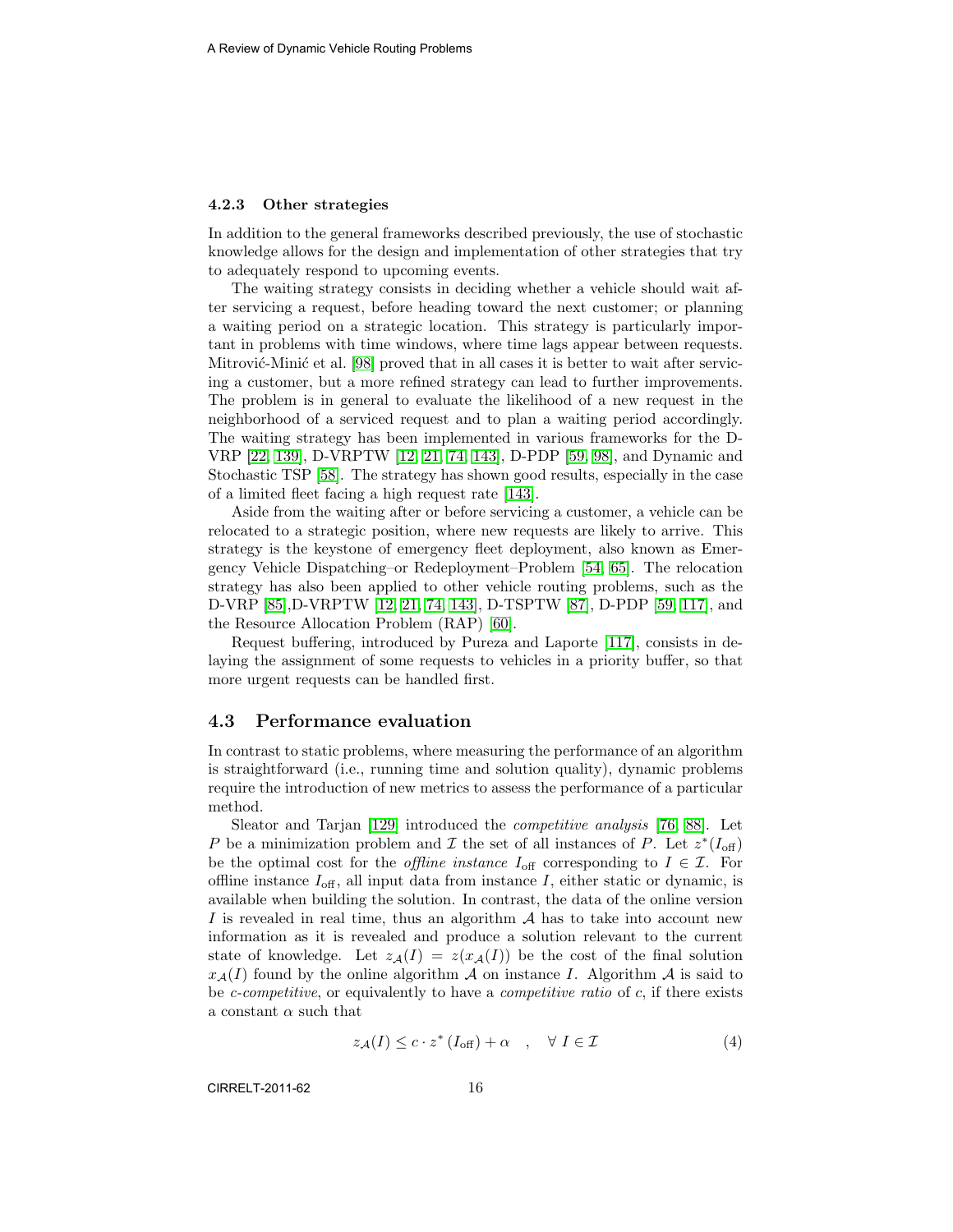In the case where  $\alpha = 0$ , the algorithm is said to be *strictly c-competitive*, meaning that in all cases the objective value of the solution found by  $A$  will be at most of c times the optimal value. The competitive ratio metric allows a worst-case absolute measure of an algorithm performance in terms of the objective value. We refer the reader to Borodin and El-Yaniv [\[20\]](#page-20-15) for an indepth analysis of this measure, and to Jaillet and Wagner [\[76\]](#page-23-5) and Fink et al. [\[46\]](#page-21-16) for results on various routing problems.

The main drawback of the competitive analysis is that it requires to prove the previously stated inequality analytically, which may be complex for realworld applications. The *value of information* proposed by Mitrović-Minić et al. [\[98\]](#page-24-15) constitutes a more flexible and practical metric. We denote by  $z_{\mathcal{A}}(I_{\text{off}})$  the value of the objective function returned by algorithm  $A$  for the offline instance  $I_{\text{off}}$ . The value of information  $V_{\mathcal{A}}(I)$  for algorithm A on instance I is then defined as

$$
V_{\mathcal{A}}(I) = \frac{z_{\mathcal{A}}(I) - z_{\mathcal{A}}(I_{\text{off}})}{z_{\mathcal{A}}(I_{\text{off}})}
$$
(5)

The value of information can be interpreted as the gap between the solution returned by an algorithm  $\mathcal A$  on a instance I and the solution returned by the same algorithm when all information from  $I$  is known beforehand. In contrast with the competitive ratio, the value of information gives information on the performance of an algorithm based on empirical results, without requiring optimal solutions for the offline instances. It captures the impact of the dynamism on the solution yield by the algorithm under analysis. For instance, Gendreau et al. [\[52\]](#page-22-5) report a value of information between 2.5% and 4.1% for their tabu search algorithm for the D-VRPTW, while Tagmouti et al. [\[134\]](#page-26-4) reports values between 10% and 26.7% for a variable neighborhood search descent applied to a dynamic arc routing problem.

#### 4.4 Benchmarks

To date, there is no reference benchmark for dynamic routing problems. Although, it is worth noting that various authors based their computational experiments on adaptations of the Solomon [\[131\]](#page-26-14) instances for static routing [\[8,](#page-19-14) [9,](#page-19-11) [28,](#page-20-3) [29,](#page-20-10) [52\]](#page-22-5). Van Hentenryck and Bent [\[143,](#page-27-7) Chap. 10] describe how the original benchmark by Solomon [\[131\]](#page-26-14) can be adapted to dynamic problems.

The interested reader is referred to the website of Pankratz and Krypczyk [\[104\]](#page-25-16) for an updated list of publicly available instances sets for dynamic vehicle routing problems.

## <span id="page-17-0"></span>5 Conclusions

Recent technological advances provide companies with the right tools to manage their fleet in real time. Nonetheless, these new technologies also introduce more complexity in fleet management tasks, unveiling the need for decision support systems adapted to dynamic contexts. Consequently, during the last decade,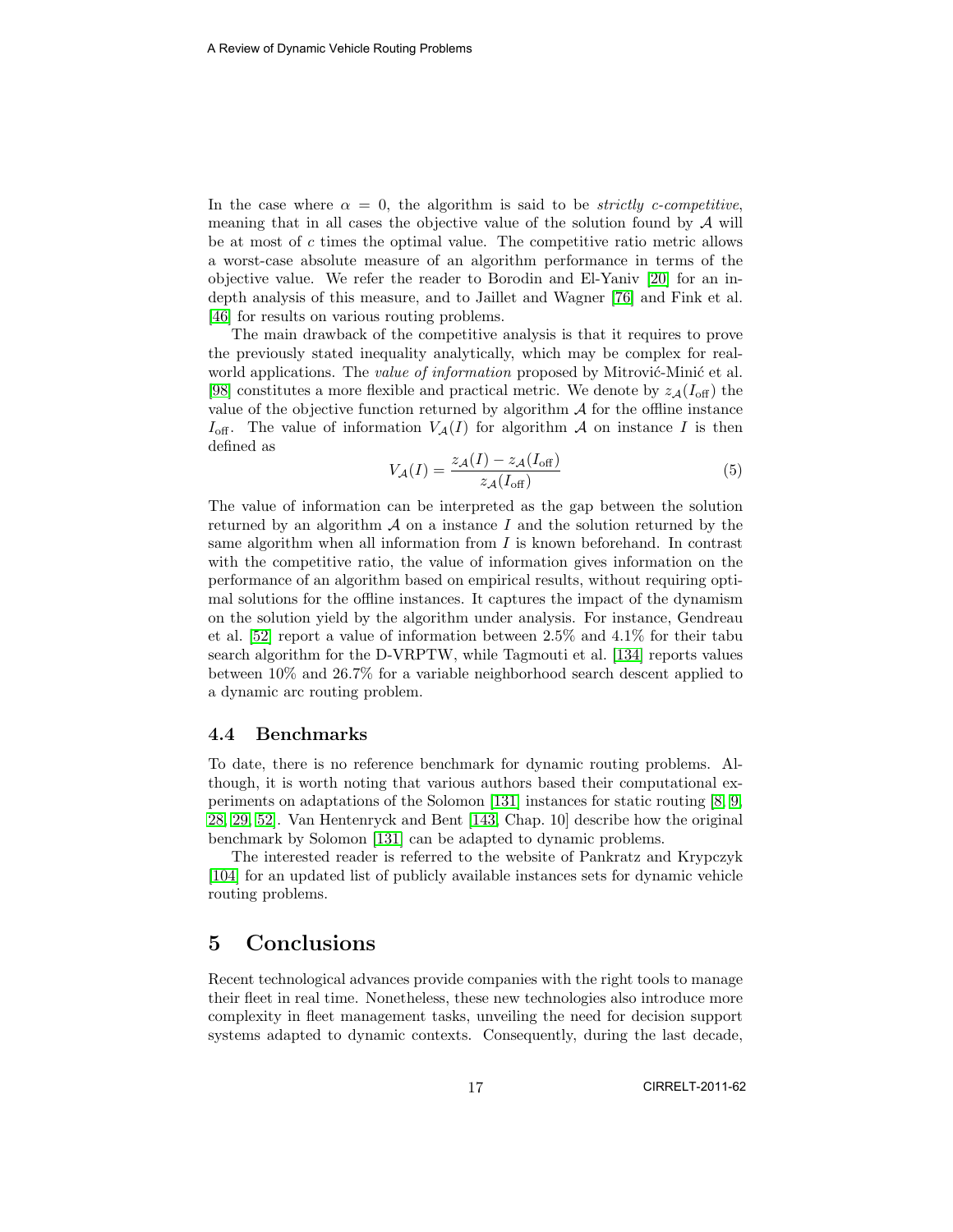the research community have shown a growing interest for the underlying optimization problems, leading to a new family of approaches specifically designed to efficiently address dynamism and uncertainty. By analyzing the current state of the art, some directions can be drawn for future research in this relatively new field.

First, further work should aim at creating a taxonomy of dynamic vehicle routing problem, possibly by extending existing research on static routing [\[39\]](#page-21-14). This would allow a more precise classification of approaches, evaluate similarities between problems, and foster the development of generic frameworks.

Second, there is currently no reference benchmark for dynamic vehicle routing problems. Therefore, there is a strong need for the development of publicly available benchmarks for the most common dynamic vehicle routing problems.

Third, with the advent of multi-core processors on desktop computers, and low-cost graphical processing units (GPU), parallel computing is now readily available for time-consuming methods such as those based on sampling. Although early studies considered distributed optimization [\[52\]](#page-22-5), most approaches reviewed in this document do not take advantage of parallel architectures. The development of parallel algorithms is a challenge that could reduce the time needed for optimization and provide decision makers with highly reactive tools.

Fourth, our review of the existing literature revealed that a large fraction of work done in the area of dynamic routing does not consider stochastic aspects. We are convinced that developing algorithms that make use of stochastic information will improve the fleet performance and reduce operating costs. Thus this line of research should become a priority in the near future.

Finally, researchers have mainly focused on the routing aspect of the dynamic fleet management. However, in some applications there is more that can be done to improve performance and service level. For instance, in equipment maintenance services, the call center has a certain degree of freedom in fixing service appointments. In other words, it means that the customer time windows can be defined, or influenced, by the call center operator. As a consequence, a system in which aside from giving a yes/no answer to a customer request, suggests convenient times for the company would be highly desirable in such contexts.

## Acknowledgements

Financial support for this work was provided by the CPER (Contrat de Projet Etat Region) Vallée du Libre; and the Centro de Estudios Interdisciplinarios B´asicos y Aplicados en Complejidad (CEIBA, Colombia). This support is gratefully acknowledged.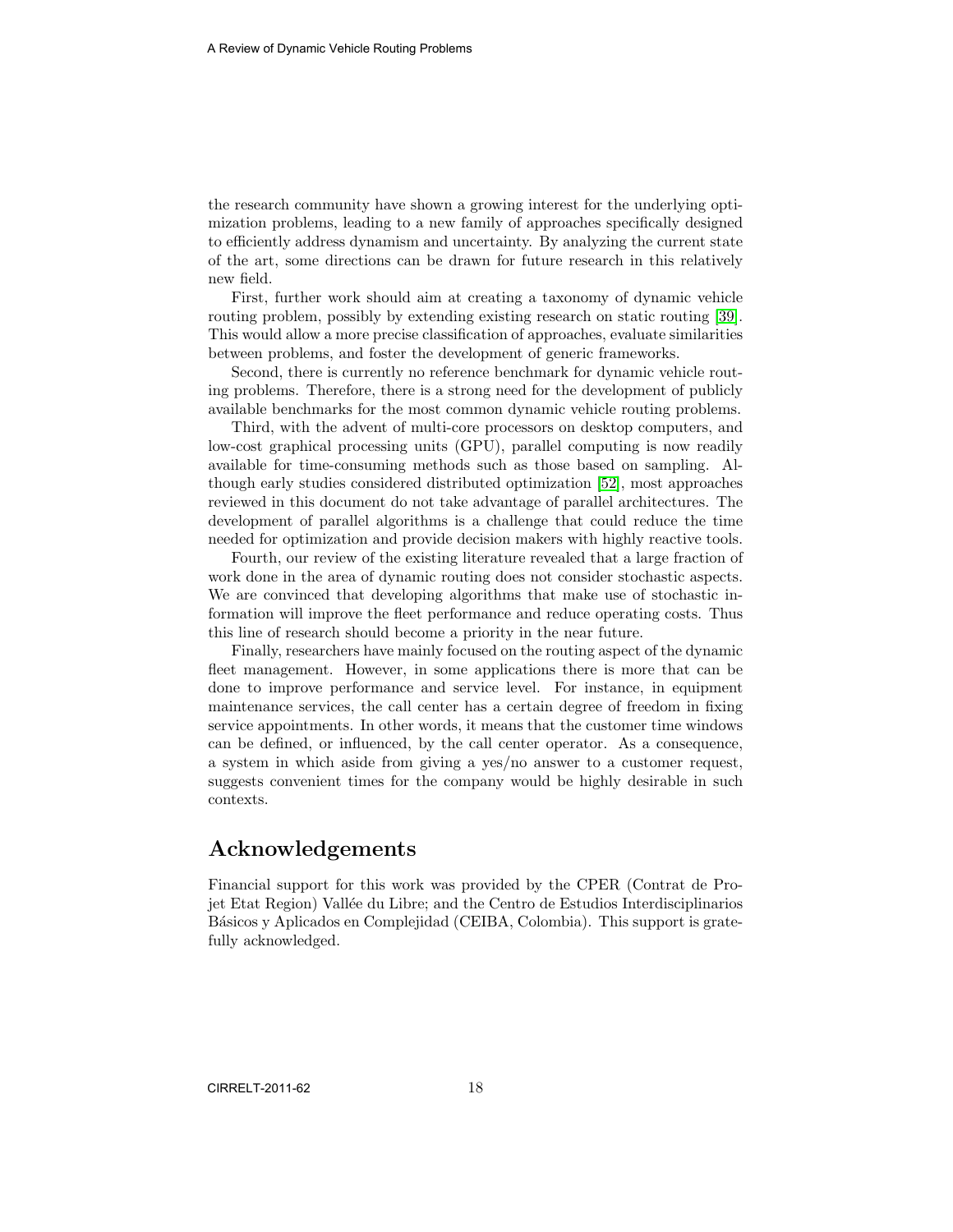# References

- <span id="page-19-6"></span>[1] Attanasio, A., Bregman, J., Ghiani, G., and Manni, E. (2007). Real-time fleet management at Ecourier Ltd. In Zeimpekis, V., Tarantilis, C. D., Giaglis, G. M., and Minis, I., editors, Dynamic Fleet Management, volume 38 of Operations Research/Computer Science Interfaces, chapter 10, pages 219–238. Springer US.
- <span id="page-19-3"></span>[2] Attanasio, A., Cordeau, J. F., Ghiani, G., and Laporte, G. (2004). Parallel tabu search heuristics for the dynamic multi-vehicle dial-a-ride problem. Parrallel Computing, 30(3):377–387.
- <span id="page-19-8"></span>[3] Azi, N., Gendreau, M., and Potvin, J. Y. (2011). A dynamic vehicle routing problem with multiple delivery routes. Annals of Operations Research, In-press.
- <span id="page-19-1"></span>[4] Baldacci, R., Toth, P., and Vigo, D. (2007). Recent advances in vehicle routing exact algorithms. 4OR: A Quarterly Journal of Operations Research, 5(4):269–298.
- <span id="page-19-9"></span>[5] Balev, S., Guinand, F., Lesauvage, G., and Olivier, D. (2009). Dynamical handling of straddle carriers activities on a container terminal in uncertain environment - a swarm intelligence approach -. In Proceedings of the 2009 International Conference on Complex Systems and Applications (ICCSA 2009), Le Havre, France. University of Le Havre.
- <span id="page-19-7"></span>[6] Barcelo, J., Grzybowska, H., and Pardo, S. (2007). Vehicle routing and scheduling models, simulation and city logistics. In Zeimpekis, V., Tarantilis, C. D., Giaglis, G. M., and Minis, I., editors, Dynamic Fleet Management, volume 38 of Operations Research/Computer Science Interfaces, pages 163–195. Springer US.
- <span id="page-19-4"></span>[7] Beaudry, A., Laporte, G., Melo, T., and Nickel, S. (2010). Dynamic transportation of patients in hospitals. OR Spectrum, 32:77–107.
- <span id="page-19-14"></span>[8] Bent, R. and Van Hentenryck, P. (2004a). Regrets only! online stochastic optimization under time constraints. In Proceedings of the 19th National Conference on Artificial Intelligence (AAAI-04), pages 501–506. AAAI Press.
- <span id="page-19-11"></span>[9] Bent, R. and Van Hentenryck, P. (2004b). Scenario-based planning for partially dynamic vehicle routing with stochastic customers. Operations Research, 52(6):977–987.
- <span id="page-19-13"></span>[10] Bent, R. and Van Hentenryck, P. (2004c). The value of consensus in online stochastic scheduling. In Proceedings of the 14th International Conference on Automated Planning and Scheduling (ICAPS-04). AAAI Press.
- <span id="page-19-5"></span>[11] Bent, R. and Van Hentenryck, P. (2005). Online stochastic and robust optimization. In Maher, M., editor, Advances in Computer Science - ASIAN 2009, volume 3321 of Lecture Notes in Computer Science, pages 286–300. Springer Berlin / Heidelberg.
- <span id="page-19-15"></span>[12] Bent, R. and Van Hentenryck, P. (2007). Waiting and relocation strategies in online stochastic vehicle routing. In Veloso, M., editor, Proceedings of ohe 20th International Joint Conference on Artifical Intelligence (IJCAI-07), pages 1816–1821.
- <span id="page-19-12"></span>[13] Benyahia, I. and Potvin, J. Y. (1998). Decision support for vehicle dispatching using genetic programming. IEEE Transactions on Systems Man and Cybernetics Part A Systems and Humans, 28(3):306–314.
- <span id="page-19-10"></span>[14] Berbeglia, G., Cordeau, J.-F., and Laporte, G. (2010). Dynamic pickup and delivery problems. European Journal of Operational Research, 202(1):8 – 15.
- <span id="page-19-2"></span>[15] Bertsimas, D. (1988). Probabilistic combinatorial optimization problems. PhD thesis, Massachusetts Institute of Technology, Dept. of Mathematics.
- <span id="page-19-0"></span>[16] Bertsimas, D. and Simchi-Levi, D. (1996). A new generation of vehicle routing research: robust algorithms, addressing uncertainty. Operations Research, 44(2):286–304.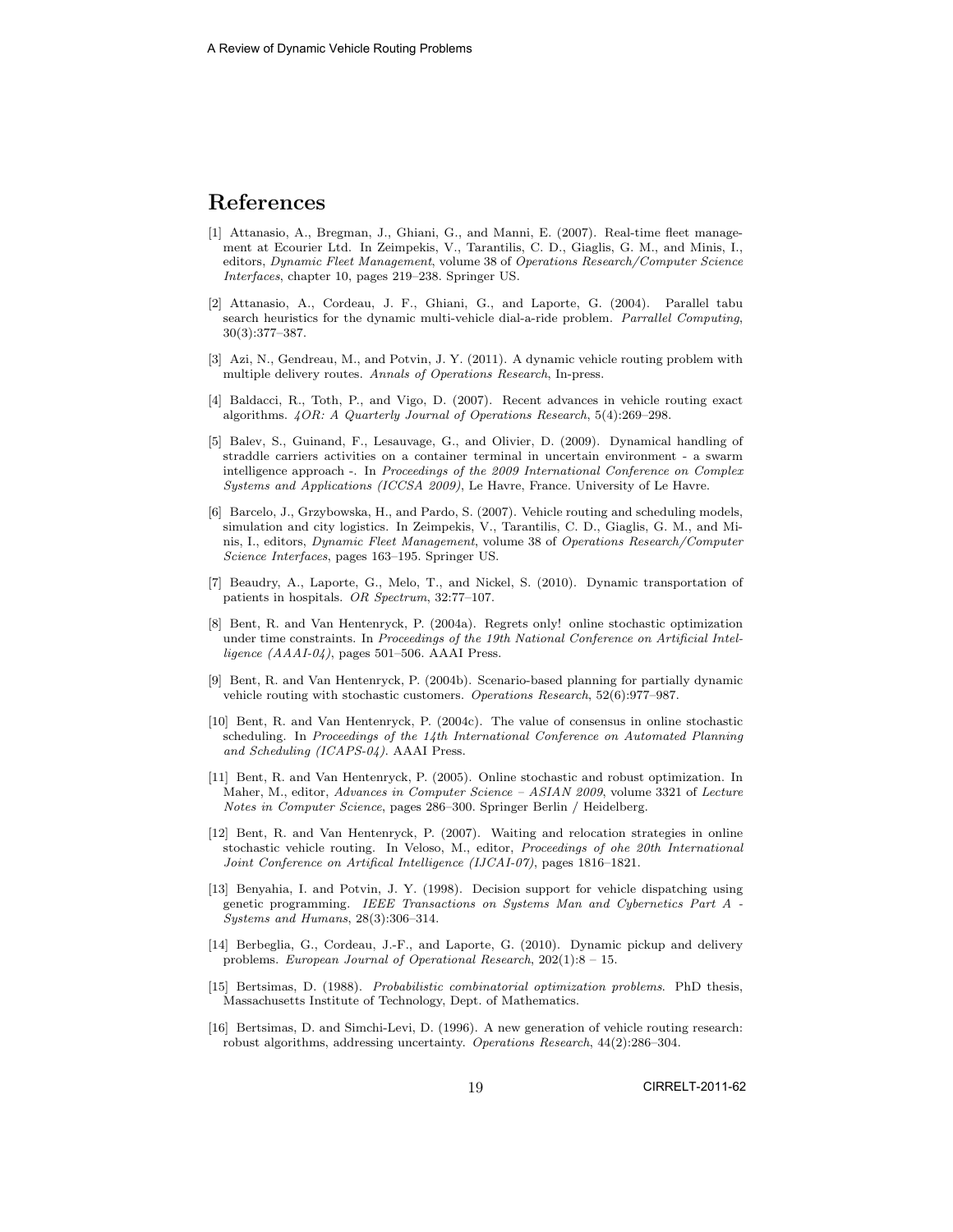- <span id="page-20-2"></span>[17] Bertsimas, D. and Van Ryzin, G. (1991). A stochastic and dynamic vehicle-routing problem in the Euclidean plane. Operations Research, 39(4):601–615.
- <span id="page-20-6"></span>[18] Bieding, T., Görtz, S., and Klose, A. (2009). On-line routing per mobile phone : A case on subsequent deliveries of newspapers. In Beckmann, M., Künzi, H. P., Fandel, G., Trockel, W., Basile, A., Drexl, A., Dawid, H., Inderfurth, K., Kürsten, W., Nunen, J. A., Speranza, M. G., and Bertazzi, L., editors, Innovations in Distribution Logistics, volume 619 of Lecture Notes in Economics and Mathematical Systems, pages 29–51. Springer Berlin Heidelberg.
- <span id="page-20-5"></span>[19] Borenstein, Y., Shah, N., Tsang, E., Dorne, R., Alsheddy, A., and Voudouris, C. (2010). On the partitioning of dynamic workforce scheduling problems. Journal of Scheduling, 13(4):411–425.
- <span id="page-20-15"></span>[20] Borodin, A. and El-Yaniv, R. (2005). Online Computation and Competitive Analysis. Cambridge University Press, Cambridge.
- <span id="page-20-4"></span>[21] Branchini, R. M., Armentano, V. A., and Lokketangen, A. (2009). Adaptive granular local search heuristic for a dynamic vehicle routing problem. Computers  $\mathcal{C}$  Operations Research, 36(11):2955–2968.
- <span id="page-20-14"></span>[22] Branke, J., Middendorf, M., Noeth, G., and Dessouky, M. (2005). Waiting strategies for dynamic vehicle routing. Transportation Science, 39(3):298–312.
- <span id="page-20-1"></span>[23] Brotcorne, L., Laporte, G., and Semet, F. (2003). Ambulance location and relocation models. European Journal of Operational Research, 147(3):451–463.
- <span id="page-20-7"></span>[24] Campbell, A. and Savelsbergh, M. (2005). Decision support for consumer direct grocery initiatives. Transportation Science, 39(3):313–327.
- <span id="page-20-8"></span>[25] Caramia, M., Italiano, G., Oriolo, G., Pacifici, A., and Perugia, A. (2002). Routing a fleet of vehicles for dynamic combined pick-up and deliveries services. In Proceedings of the Symposium on Operation Research 2001, pages 3–5, Duisburg, Germany.
- <span id="page-20-13"></span>[26] Chang, H., Givan, R., and Chong, E. (2000). On-line scheduling via sampling. In Proceedings of the Artificial Intelligence Planning and Scheduling (AIPS 2000), pages 62– 71.
- <span id="page-20-11"></span>[27] Chang, M. S., Chen, S., and Hsueh, C. (2003). Real-time vehicle routing problem with time windows and simultaneous delivery/pickup demands. Journal of the Eastern Asia Society for Transportation Studies, 5:2273–2286.
- <span id="page-20-3"></span>[28] Chen, H.-K., Hsueh, C.-F., and Chang, M.-S. (2006). The real-time time-dependent vehicle routing problem. Transportation Research Part E: Logistics and Transportation Review, 42(5):383–408.
- <span id="page-20-10"></span>[29] Chen, Z. and Xu, H. (2006). Dynamic column generation for dynamic vehicle routing with time windows. Transportation Science, 40(1):74–88.
- <span id="page-20-12"></span>[30] Cheung, B. K. S., Choy, K. L., Li, C.-L., Shi, W., and Tang, J. (2008). Dynamic routing model and solution methods for fleet management with mobile technologies. International Journal of Production Economics, 113(2):694–705.
- <span id="page-20-0"></span>[31] Christiansen, C. and Lysgaard, J. (2007). A branch-and-price algorithm for the capacitated vehicle routing problem with stochastic demands. Operations Research Letters, 35(6):773–781.
- <span id="page-20-9"></span>[32] Cordeau, J.-F., Laporte, G., Potvin, J.-Y., and Savelsbergh, M. W. (2007a). Transportation on demand. In Barnhart, C. and Laporte, G., editors, Transportation, volume 14 of Handbooks in Operations Research and Management Science, chapter 7, pages 429–466. Elsevier.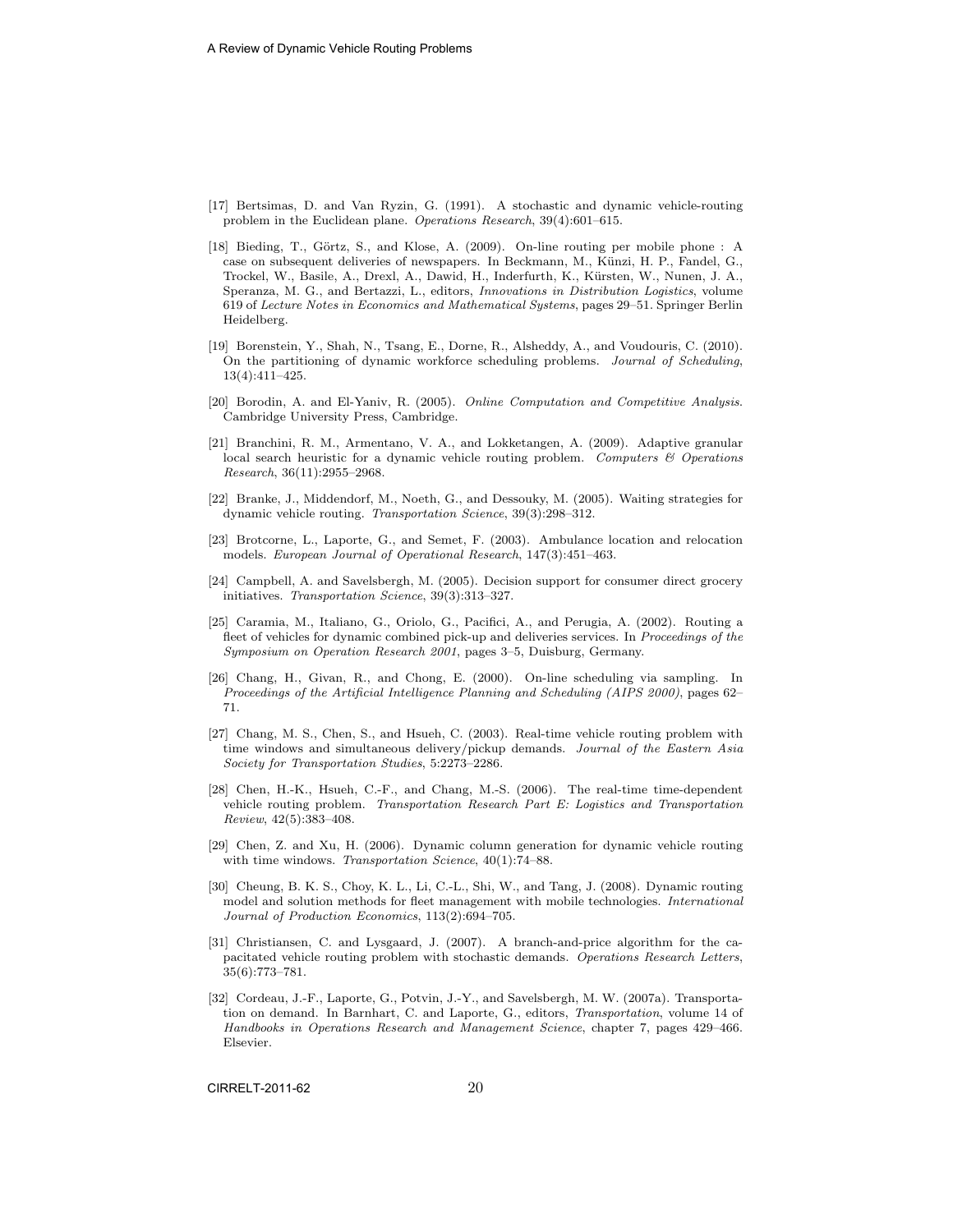- <span id="page-21-2"></span>[33] Cordeau, J.-F., Laporte, G., Savelsbergh, M. W., and Vigo, D. (2007b). Vehicle routing. In Barnhart, C. and Laporte, G., editors, Transportation, volume 14 of Handbooks in Operations Research and Management Science, chapter 6, pages 367–428. Elsevier.
- <span id="page-21-6"></span>[34] Crainic, T. G., Gendreau, M., and Potvin, J.-Y. (2009). Intelligent freight-transportation systems: Assessment and the contribution of operations research. Transportation Research Part C: Emerging Technologies, 17(6):541–557.
- <span id="page-21-0"></span>[35] Dantzig, G. and Ramser, J. (1959). The truck dispatching problem. Management Science,  $6(1):80-91.$
- <span id="page-21-11"></span>[36] Dial, R. B. (1995). Autonomous dial-a-ride transit introductory overview. Transportation Research Part C: Emerging Technologies, 3(5):261–275.
- <span id="page-21-3"></span>[37] Dror, M., Laporte, G., and Trudeau, P. (1989). Vehicle routing with stochastic demands: Properties and solution frameworks. Transportation Science, 23(3):166–176.
- <span id="page-21-7"></span>[38] Du, T., Wang, F. K., and Lu, P.-Y. (2007). A real-time vehicle-dispatching system for consolidating milk runs. Transportation Research Part E: Logistics and Transportation Review, 43(5):565–577.
- <span id="page-21-14"></span>[39] Eksioglu, B., Vural, A. V., and Reisman, A. (2009). The vehicle routing problem: A taxonomic review. Computers & Industrial Engineering,  $57(4)$ :1472 – 1483.
- <span id="page-21-12"></span>[40] Espinoza, D., Garcia, R., Goycoolea, M., Nemhauser, G. L., and Savelsbergh, M. W. P. (2008a). Per-seat, on-demand air transportation part I: Problem description and an integer multicommodity flow model. Transportation Science, 42(3):263–278.
- <span id="page-21-13"></span>[41] Espinoza, D., Garcia, R., Goycoolea, M., Nemhauser, G. L., and Savelsbergh, M. W. P. (2008b). Per-seat, on-demand air transportation part II: Parallel local search. Transportation Science, 42(3):279–291.
- <span id="page-21-10"></span>[42] Fabri, A. and Recht, P. (2006). On dynamic pickup and delivery vehicle routing with several time windows and waiting times. Transportation Research Part B: Methodological,  $40(4):335 - 350.$
- <span id="page-21-5"></span>[43] Fagerholt, K., Foss, B. A., and Horgen, O. J. (2009). A decision support model for establishing an air taxi service: a case study. Journal of The Operational Research Society, 60(9):1173–1182.
- <span id="page-21-8"></span>[44] Ferrucci, F., Block, S., and Gendreau, M. (2011). Real-time distribution of perishable goods using past request information to anticipate future requests. Operations Research, Under review:34.
- <span id="page-21-9"></span>[45] Fiegl, C. and Pontow, C. (2009). Online scheduling of pick-up and delivery tasks in hospitals. Journal of Biomedical Informatics,  $42(4):624 - 632$ .
- <span id="page-21-16"></span>[46] Fink, I., Krumke, S. O., and Westphal, S. (2009). New lower bounds for online k-server routing problems. Information Processing Letters, 109(11):563 – 567.
- <span id="page-21-15"></span>[47] Flatberg, T., Hasle, G., Kloster, O., Nilssen, E. J., and Riise, A. (2007). Dynamic and stochastic vehicle routing in practice. In Zeimpekis, V., Tarantilis, C. D., Giaglis, G. M., and Minis, I., editors, Dynamic Fleet Management, volume 38 of Operations Research/Computer Science Interfaces, pages 41–63. Springer US.
- <span id="page-21-4"></span>[48] Fleischmann, B., Gnutzmann, S., and Sandvoss, E. (2004). Dynamic vehicle routing based on online traffic information. Transportation Science, 38(4):420–433.
- <span id="page-21-1"></span>[49] Flood, M. (1956). The traveling-salesman problem. Operations Research, 4(1):61–75.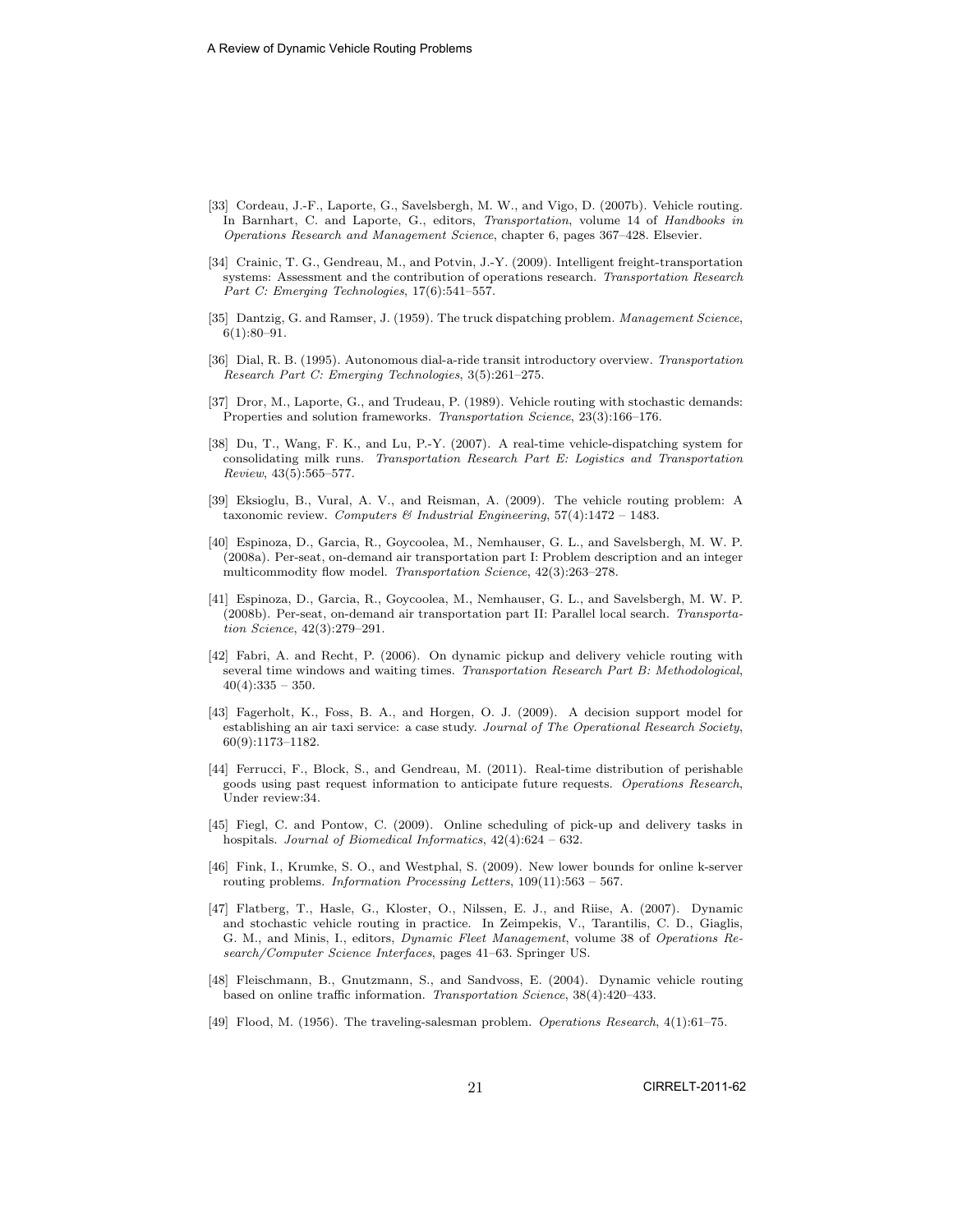- <span id="page-22-14"></span>[50] Gambardella, L., Rizzoli, A., Oliverio, F., Casagrande, N., Donati, A., Montemanni, R., and Lucibello, E. (2003). Ant colony optimization for vehicle routing in advanced logistics systems. In Proceedings of the International Workshop on Modelling and Applied Simulation (MAS 2003), pages 3–9.
- <span id="page-22-9"></span>[51] Gendreau, M., Guertin, F., Potvin, J.-Y., and Séguin, R. (2006). Neighborhood search heuristics for a dynamic vehicle dispatching problem with pick-ups and deliveries. Transportation Research Part C: Emerging Technologies, 14(3):157–174.
- <span id="page-22-5"></span>[52] Gendreau, M., Guertin, F., Potvin, J.-Y., and Taillard, E. (1999). Parallel tabu search for real-time vehicle routing and dispatching. Transportation Science, 33(4):381–390.
- <span id="page-22-0"></span>[53] Gendreau, M., Laporte, G., and Séguin, R. (1996). Stochastic vehicle routing. European Journal of Operational Research, 88(1):3 – 12.
- <span id="page-22-1"></span>[54] Gendreau, M., Laporte, G., and Semet, F. (2001). A dynamic model and parallel tabu search heuristic for real-time ambulance relocation. Parallel Computing,  $27(12):1641$  – 1653.
- <span id="page-22-8"></span>[55] Gendreau, M. and Potvin, J.-Y. (1998). Dynamic vehicle routing and dispatching. In Crainic, Teodor G. and Laporte, Gilbert, editors, Fleet management and logistics, chapter 5, pages 115–126. Kluwer, Boston.
- <span id="page-22-12"></span>[56] Gendreau, M. and Potvin, J.-Y., editors (2004). Transportation Science. Number 38. (special issue on real-time fleet management).
- <span id="page-22-13"></span>[57] Ghiani, G., Guerriero, F., Laporte, G., and Musmanno, R. (2003). Real-time vehicle routing: Solution concepts, algorithms and parallel computing strategies. European Journal of Operational Research, 151(1):1 – 11.
- <span id="page-22-15"></span>[58] Ghiani, G., Laporte, G., Manni, E., and Musmanno, R. (2008). Waiting strategies for the dynamic and stochastic traveling salesman problem. International Journal of Operations Research, 5(4):233–241.
- <span id="page-22-10"></span>[59] Ghiani, G., Manni, E., Quaranta, A., and Triki, C. (2009). Anticipatory algorithms for same-day courier dispatching. Transportation Research Part E: Logistics and Transportation Review,  $45(1):96 - 106$ .
- <span id="page-22-3"></span>[60] Godfrey, G. and Powell, W. B. (2002). An adaptive dynamic programming algorithm for dynamic fleet management, I: Single period travel times. Transportation Science, 36(1):21– 39.
- <span id="page-22-4"></span>[61] Goel, A. and Gruhn, V. (2008). A general vehicle routing problem. European Journal of Operational Research, 191(3):650–660.
- <span id="page-22-11"></span>[62] Gribkovskaia, I., Laporte, G., and Shlopak, A. (2008). A tabu search heuristic for a routing problem arising in servicing of offshore oil and gas platforms. Journal of the Operational Research Society, 59(11):1449–1459.
- <span id="page-22-6"></span>[63] Güner, A. R., Murat, A., and Chinnam, R. B. (2012). Dynamic routing under recurrent and non-recurrent congestion using real-time its information. Computers  $\mathcal B$  Operations  $Research, 39(2):358 - 373.$
- <span id="page-22-7"></span>[64] Haghani, A. and Jung, S. (2005). A dynamic vehicle routing problem with time-dependent travel times. Computers & Operations Research,  $32(11):2959 - 2986$ .
- <span id="page-22-2"></span>[65] Haghani, A. and Yang, S. (2007). Real-time emergency response fleet deployment: Concepts, systems, simulation & case studies. In Zeimpekis, V., Tarantilis, C. D., Giaglis, G. M., and Minis, I., editors, Dynamic Fleet Management, volume 38 of Operations Research/Computer Science Interfaces, pages 133–162. Springer US.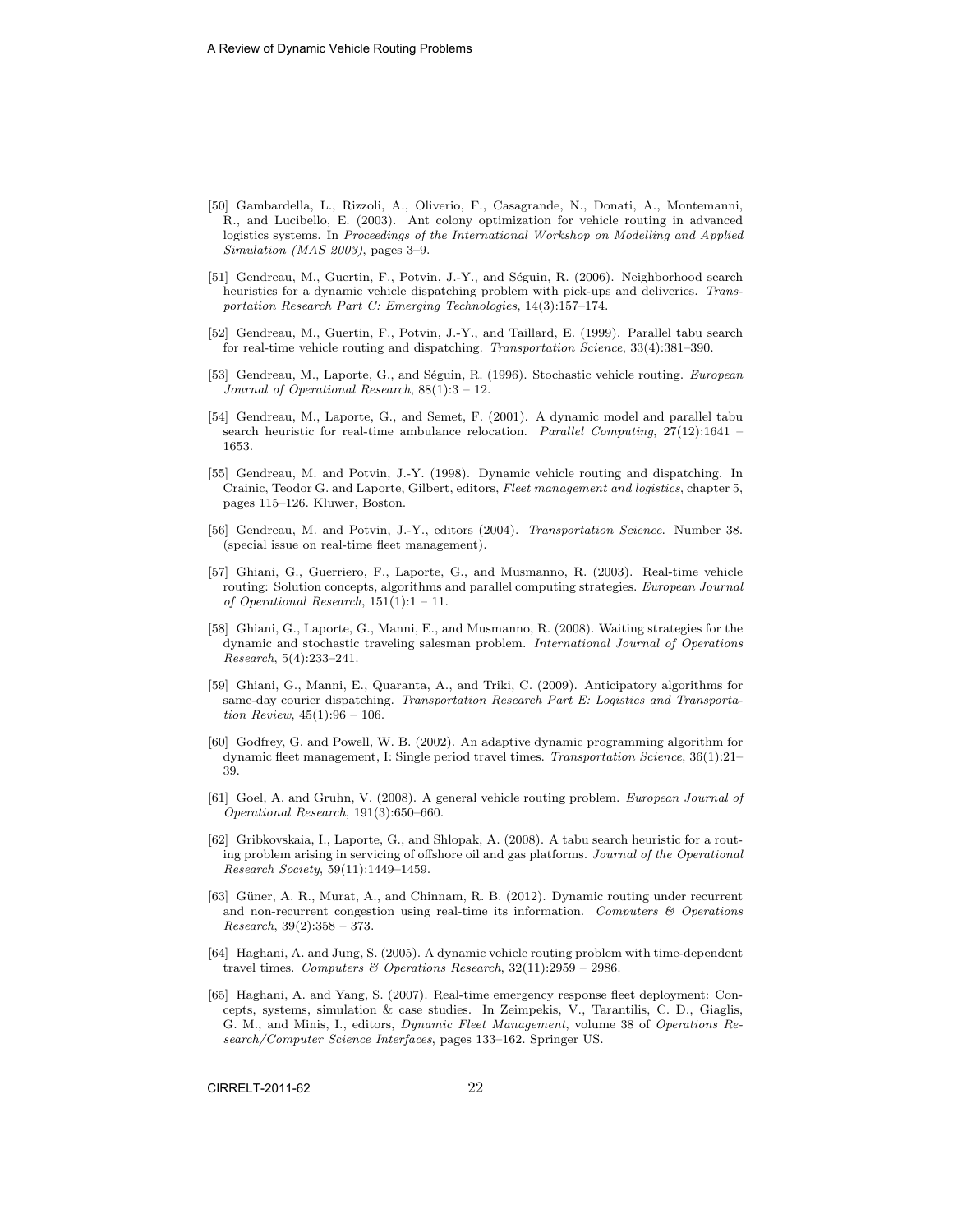- <span id="page-23-11"></span>[66] Horn, M. E. T. (2002a). Fleet scheduling and dispatching for demand-responsive passenger services. Transportation Research Part C: Emerging Technologies, 10(1):35 – 63.
- <span id="page-23-12"></span>[67] Horn, M. E. T. (2002b). Multi-modal and demand-responsive passenger transport systems: a modelling framework with embedded control systems. Transportation Research Part A: Policy and Practice,  $36(2):167 - 188$ .
- <span id="page-23-13"></span>[68] Horn, M. E. T. (2004). Procedures for planning multi-leg journeys with fixed-route and demand-responsive passenger transport services. Transportation Research Part C: Emerging Technologies, 12(1):33–55.
- <span id="page-23-6"></span>[69] Hvattum, L. M., Lokketangen, A., and Laporte, G. (2006). Solving a dynamic and stochastic vehicle routing problem with a sample scenario hedging heuristic. Transportation Science, 40(4):421–438.
- <span id="page-23-7"></span>[70] Hvattum, L. M., Lokketangen, A., and Laporte, G. (2007). A branch-and-regret heuristic for stochastic and dynamic vehicle routing problems. Networks, 49(4):330–340.
- <span id="page-23-15"></span> $[71]$  Ichoua, S. (2001). Problèmes de gestion de flottes de véhicules en temps réel. PhD thesis, Universite de Montreal, Montreal, Canada.
- <span id="page-23-9"></span>[72] Ichoua, S., Gendreau, M., and Potvin, J.-Y. (2000). Diversion issues in real-time vehicle dispatching. Transportation Science, 34(4):426–438.
- <span id="page-23-16"></span>[73] Ichoua, S., Gendreau, M., and Potvin, J.-Y. (2003). Vehicle dispatching with timedependent travel times. European Journal of Operational Research, 144(2):379 – 396.
- <span id="page-23-8"></span>[74] Ichoua, S., Gendreau, M., and Potvin, J.-Y. (2006). Exploiting knowledge about future demands for real-time vehicle dispatching. Transportation Science, 40(2):211–225.
- <span id="page-23-10"></span>[75] Ichoua, S., Gendreau, M., and Potvin, J.-Y. (2007). Planned route optimization for real-time vehicle routing. In Zeimpekis, V., Tarantilis, C. D., Giaglis, G. M., and Minis, I., editors, Dynamic Fleet Management, volume 38 of Operations Research/Computer Science Interfaces, pages 1–18. Springer US.
- <span id="page-23-5"></span>[76] Jaillet, P. and Wagner, M. R. (2008). Generalized online routing: New competitive ratios, resource augmentation, and asymptotic analyses. Operations Research, 56(3):745–757.
- <span id="page-23-2"></span>[77] Kenyon, A. S. and Morton, D. (2003). Stochastic vehicle routing with random travel times. Transportation Science, 37(1):69.
- <span id="page-23-14"></span>[78] Kergosien, Y., Lenté, C., Piton, D., and Billaut, J.-C. (2011). A tabu search heuristic for the dynamic transportation of patients between care units. European Journal of Operational Research, In Press, doi:10.1016/j.ejor.2011.04.033:–.
- <span id="page-23-17"></span>[79] Kilby, P., Prosser, P., and Shaw, P. (1998). Dynamic VRPs: a study of scenarios. Technical Report APES-06-1998, University of Strathclyde, Glasgow, Scotland.
- <span id="page-23-18"></span>[80] Kim, S., Lewis, M., and C., W. C. (2005). Optimal vehicle routing with real-time traffic information. IEEE Transactions on Intelligent Transportation Systems, 6(2):178–188.
- <span id="page-23-0"></span>[81] Laporte, G. (2007). What you should know about the vehicle routing problem. Naval Research Logistics, 54(8):811–819.
- <span id="page-23-1"></span>[82] Laporte, G. (2009). Fifty years of vehicle routing. Transportation Science, 43(4):408–416.
- <span id="page-23-3"></span>[83] Laporte, G., Louveaux, F., and Mercure, H. (1992). The vehicle routing problem with stochastic travel times. Transportation Science, 26(3):161–170.
- <span id="page-23-4"></span>[84] Laporte, G., Louveaux, F., and Van Hamme, L. (2002). An integer L-shaped algorithm for the capacitated vehicle routing problem with stochastic demands. Operations Research, 50(3):415–423.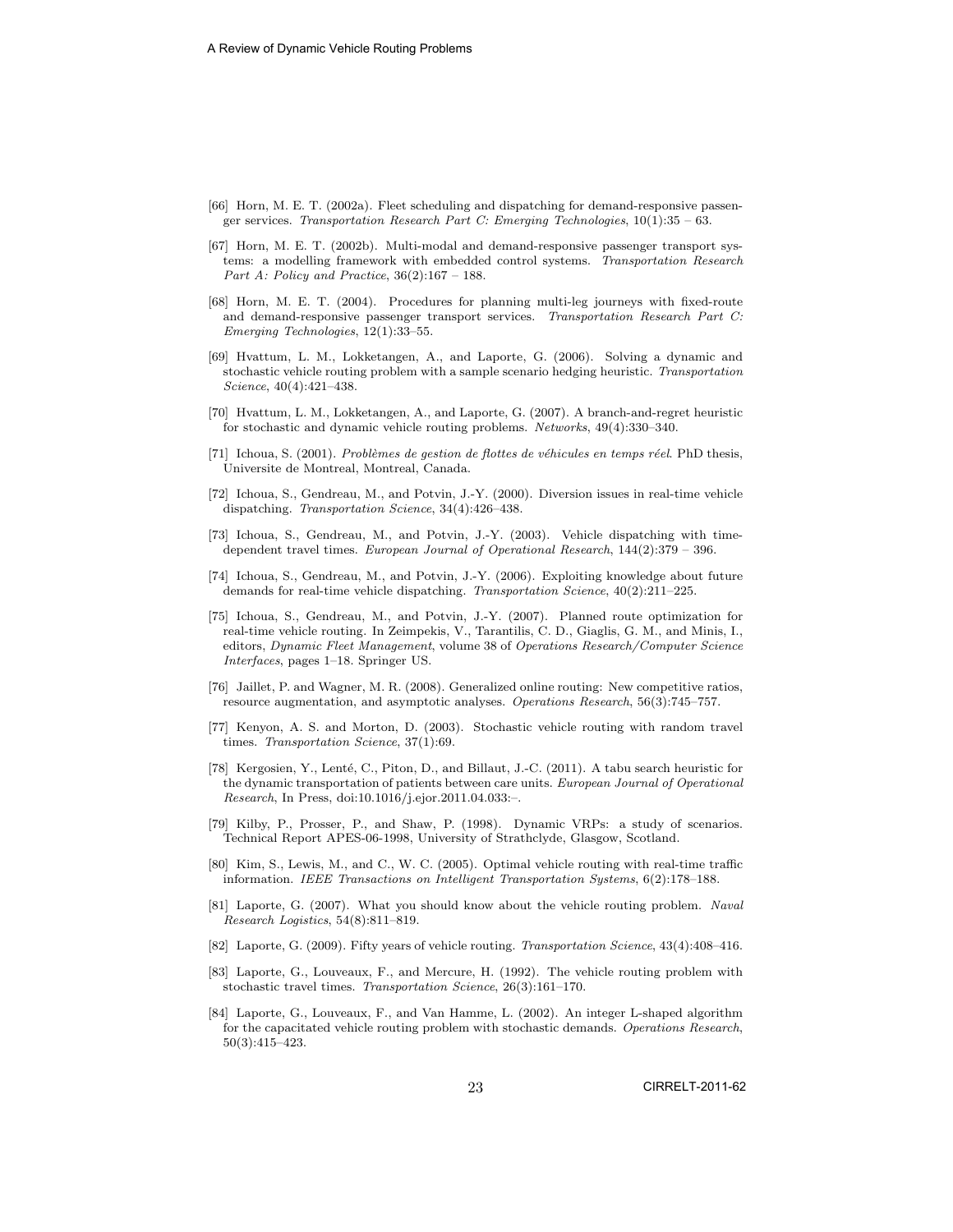- <span id="page-24-9"></span>[85] Larsen, A. (2001). The Dynamic Vehicle Routing Problem. PhD thesis, Technical University of Denmark (DTU).
- <span id="page-24-10"></span>[86] Larsen, A., Madsen, O. B. G., and Solomon, M. M. (2002). Partially dynamic vehicle routing - models and algorithms. The Journal of the Operational Research Society, 53(6):637–646.
- <span id="page-24-4"></span>[87] Larsen, A., Madsen, O. B. G., and Solomon, M. M. (2004). The a priori dynamic traveling salesman problem with time windows. Transportation Science, 38(4):459–472.
- <span id="page-24-11"></span>[88] Larsen, A., Madsen, O. B. G., and Solomon, M. M. (2007). Classification of dynamic vehicle routing systems. In Zeimpekis, V., Tarantilis, C. D., Giaglis, G. M., and Minis, I., editors, Dynamic Fleet Management, volume 38 of Operations Research/Computer Science Interfaces Series, chapter 2, pages 19–40. Springer US.
- <span id="page-24-13"></span>[89] Larsen, A., Madsen, O. B. G., and Solomon, M. M. (2008). Recent developments in dynamic vehicle routing systems. In The Vehicle Routing Problem: Latest Advances and New Challenges, volume 43 of Operations Research/Computer Science Interfaces Series, pages 199–218. Springer US.
- <span id="page-24-6"></span>[90] Li, J.-Q., Mirchandani, P. B., and Borenstein, D. (2009a). A lagrangian heuristic for the real-time vehicle rescheduling problem. Transportation Research Part E: Logistics and Transportation Review, 45(3):419–433.
- <span id="page-24-7"></span>[91] Li, J.-Q., Mirchandani, P. B., and Borenstein, D. (2009b). Real-time vehicle rerouting problems with time windows. European Journal of Operational Research, 194(3):711 – 727.
- <span id="page-24-5"></span>[92] Lorini, S., Potvin, J.-Y., and Zufferey, N. (2011). Online vehicle routing and scheduling with dynamic travel times. Computers  $\mathcal C$  Operations Research, 38(7):1086 - 1090.
- <span id="page-24-8"></span>[93] Lund, K., Madsen, O. B. G., and Rygaard, J. M. (1996). Vehicle routing problems with varying degrees of dynamism. Technical report, IMM Institute of Mathematical Modelling.
- <span id="page-24-12"></span>[94] Melachrinoudis, E., Ilhan, A. B., and Min, H. (2007). A dial-a-ride problem for client transportation in a health-care organization. Computers & Operations Research, 34(3):742-759.
- <span id="page-24-0"></span>[95] Mendoza, J. E., Castanier, B., Guéret, C., Medaglia, A. L., and Velasco, N. (2010). A memetic algorithm for the multi-compartment vehicle routing problem with stochastic demands. Computers & Operations Research, 37(11):1886–1898.
- <span id="page-24-1"></span>[96] Mendoza, J. E., Castanier, B., Guéret, C., Medaglia, A. L., and Velasco, N. (2011). Constructive heuristics for the multicompartment vehicle routing problem with stochastic demands. Transportation Science, 45(3):346–363.
- <span id="page-24-2"></span>[97] Mes, M., Van der Heijden, M., and Van Harten, A. (2007). Comparison of agent-based scheduling to look-ahead heuristics for real-time transportation problems. European Journal of Operational Research, 181(1):59–75.
- <span id="page-24-15"></span>[98] Mitrović-Minić, S., Krishnamurti, R., and Laporte, G. (2004). Double-horizon based heuristics for the dynamic pickup and delivery problem with time windows. Transportation Research Part B: Methodological, 38(8):669 – 685.
- <span id="page-24-3"></span>[99] Mitrović-Minić, S. and Laporte, G. (2004). Waiting strategies for the dynamic pickup and delivery problem with time windows. Transportation Research Part B: Methodological, 38(7):635–655.
- <span id="page-24-14"></span>[100] Montemanni, R., Gambardella, L. M., Rizzoli, A. E., and Donati, A. V. (2005). Ant colony system for a dynamic vehicle routing problem. Journal of Combinatorial Optimization, 10(4):327–343.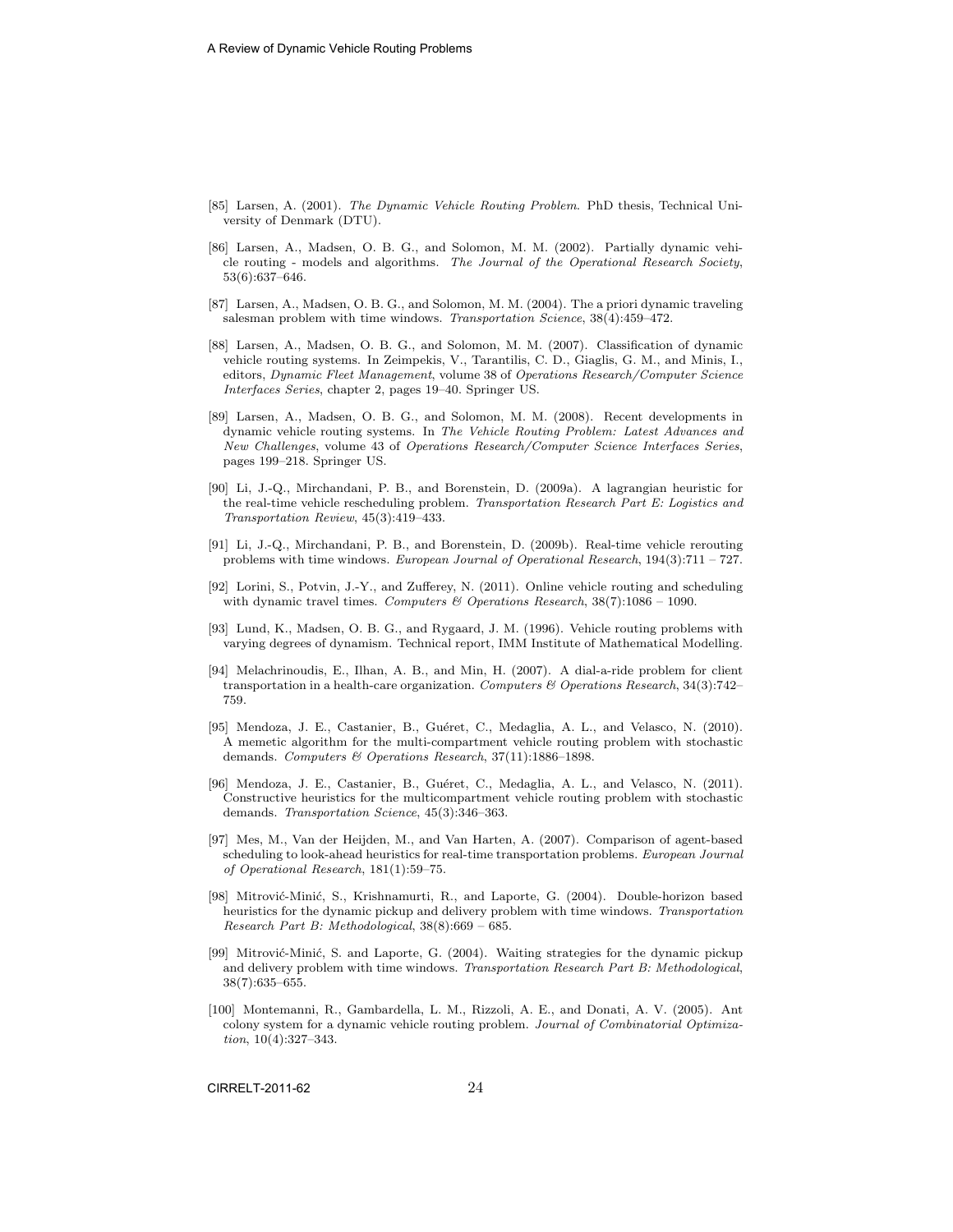- <span id="page-25-5"></span>[101] Mu, Q., Fu, Z., Lysgaard, J., and Eglese, R. (2011). Disruption management of the vehicle routing problem with vehicle breakdown. Journal of the Operational Research Society, 62(4):742–749.
- <span id="page-25-1"></span>[102] Novoa, C. and Storer, R. (2009). An approximate dynamic programming approach for the vehicle routing problem with stochastic demands. European Journal of Operational Research, 196(2):509–515.
- <span id="page-25-4"></span>[103] Novoa, C. M. (2005). Static and dynamic approaches for solving the vehicle routing problem with stochastic demands. PhD thesis, Lehigh University, Pennsylvania, United States. AAT 3188502.
- <span id="page-25-16"></span>[104] Pankratz, G. and Krypczyk, V. (2009). Benchmark data sets for dynamic vehicle routing problems. [http://www.fernuni-hagen.de/WINF/inhalte/benchmark\\_data.htm](http://www.fernuni-hagen.de/WINF/inhalte/benchmark_data.htm).
- <span id="page-25-14"></span>[105] Pillac, V., Guéret, C., and Medaglia, A. L. (2011). An event-driven optimization framework for dynamic vehicle routing. Technical report, Ecole des Mines de Nantes, France. ´ Report 11/2/AUTO.
- <span id="page-25-3"></span>[106] Potvin, J. Y., Xu, Y., and Benyahia, I. (2006). Vehicle routing and scheduling with dynamic travel times. Computers & Operations Research, 33(4):1129–1137.
- <span id="page-25-2"></span>[107] Powell, W., Shapiro, J., and Simao, H. (2002). An adaptive dynamic programming algorithm for the heterogeneous resource allocation problem. Transportation Science, 36(2):231–249.
- <span id="page-25-9"></span>[108] Powell, W. B. (2007). Approximate dynamic programming: solving the curses of dimensionality, volume 703 of Wiley Series in Probability and Statistics. Wiley-Interscience, Hoboken, New Jersey.
- <span id="page-25-11"></span>[109] Powell, W. B. (2009). What you should know about approximate dynamic programming. Naval Research Logistics, 56(3):239–249.
- <span id="page-25-12"></span>[110] Powell, W. B., Bouzaiene-Ayari, B., and Simao, H. (2007). Dynamic models for freight transportation. In Barnhart, C. and Laporte, G., editors, Transportation, volume 14 of Handbooks in Operations Research and Management Science, chapter 5, pages 285–365. North-Holland.
- <span id="page-25-10"></span>[111] Powell, W. B., Sheffi, Y., Nickerson, K. S., Butterbaugh, K., and Atherton, S. (1988). Maximizing profits for North American Van Lines' truckload division: A new framework for pricing and operation. Interfaces, 18(1):21–41.
- <span id="page-25-13"></span>[112] Powell, W. B. and Topaloglu, H. (2003). Stochastic programming in transportation and logistics. Handbooks in Operations Research and Management Science, 10:555–636.
- <span id="page-25-8"></span>[113] Powell, W. B. and Topaloglu, H. (2005). Fleet management. In Wallace, S. and Ziemba, W., editors, Applications of Stochastic Programming, volume 5 of MPS-SIAM series on Optimization, chapter 12, pages 185–215. SIAM.
- <span id="page-25-0"></span>[114] Psaraftis, H. (1980). A dynamic-programming solution to the single vehicle many-tomany immediate request dial-a-ride problem. Transportation Science, 14(2):130–154.
- <span id="page-25-7"></span>[115] Psaraftis, H. (1988). Dynamic vehicle routing problems. In Golden, B. and Assas, A., editors, Vehicle Routing: Methods and Studies, pages 223–248. Elsevier Science Publishers B.V.
- <span id="page-25-6"></span>[116] Psaraftis, H. N. (1995). Dynamic vehicle routing: Status and prospects. Annals of Operations Research, 61(1):143–164.
- <span id="page-25-15"></span>[117] Pureza, V. and Laporte, G. (2008). Waiting and buffering strategies for the dynamic pickup and delivery problem with time windows. INFOR, 46(3):165–175.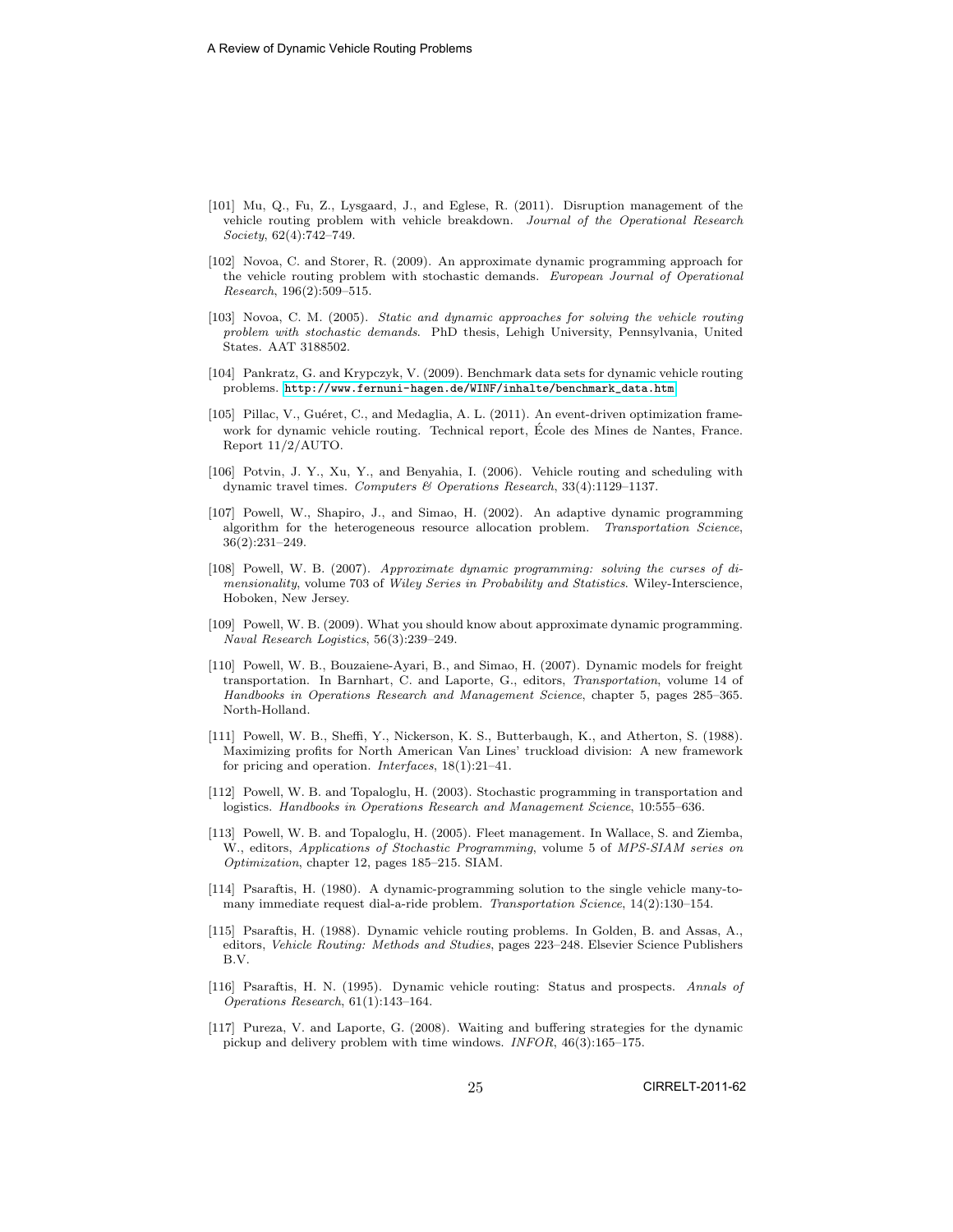- <span id="page-26-5"></span>[118] Regan, A., Mahmassani, H., and Jaillet, P. (1995). Improving efficiency of commercial vehicle operations using real-time information: potential uses and assignment strategies. Transportation Research Record: Journal of the Transportation Research Board, 1493:188– 198.
- <span id="page-26-6"></span>[119] Regan, A., Mahmassani, H., and Jaillet, P. (1998). Evaluation of dynamic fleet management systems - simulation framework. In Forecasting, Travel Behavior, And Network Modeling, number 1645 in Transportation Research Record, pages 176–184.
- <span id="page-26-7"></span>[120] Regan, A. C., Mahmassani, H. S., and Jaillet, P. (1996). Dynamic decision making for commercial fleet operations using real-time information. Transportation Research Record: Journal of the Transportation Research Board, 1537:91–97.
- <span id="page-26-15"></span>[121] Rizzoli, A., Montemanni, R., Lucibello, E., and Gambardella, L. (2007). Ant colony optimization for real-world vehicle routing problems. Swarm Intelligence, 1:135–151.
- <span id="page-26-13"></span>[122] Romero, M., Sheremetov, L., and Soriano, A. (2007). A genetic algorithm for the pickup and delivery problem: An application to the helicopter offshore transportation. In Theoretical Advances and Applications of Fuzzy Logic and Soft Computing, volume 42 of Advances in Soft Computing, pages 435–444. Springer Berlin / Heidelberg.
- <span id="page-26-8"></span>[123] Roy, J. (2001). Recent trends in logistics and the need for real-time decision tools in the trucking industry. In System Sciences, 2001. Proceedings of the 34th Annual Hawaii International Conference on.
- <span id="page-26-2"></span>[124] Secomandi, N. (2000). Comparing neuro-dynamic programming algorithms for the vehicle routing problem with stochastic demands. Computers  $\mathcal B$  Operations Research, 27(11-12):1201 – 1225.
- <span id="page-26-0"></span>[125] Secomandi, N. (2001). A rollout policy for the vehicle routing problem with stochastic demands. Operations Research, 49(5):796–802.
- <span id="page-26-1"></span>[126] Secomandi, N. and Margot, F. (2009). Reoptimization approaches for the vehicle-routing problem with stochastic demands. Operations Research, 57(1):214–230.
- <span id="page-26-9"></span>[127] Simao, H., Day, J., George, A., Gifford, T., Nienow, J., and Powell, W. B. (2009). An approximate dynamic programming algorithm for large-scale fleet management: A case application. Transportation Science, 43(2):178–197.
- <span id="page-26-10"></span>[128] Slater, A. (2002). Specification for a dynamic vehicle routing and scheduling system. International Journal of Transport Management, 1(1):29 – 40.
- <span id="page-26-16"></span>[129] Sleator, D. and Tarjan, R. (1985). Amortized efficiency of list update and paging rules. Communications of the ACM, 28(2):202–208.
- <span id="page-26-12"></span>[130] Smolic-Rocak, N., Bogdan, S., Kovacic, Z., and Petrovic, T. (2010). Time windows based dynamic routing in multi-agv systems. IEEE Transactions on Automation Science and Engineering, 7(1):151–155.
- <span id="page-26-14"></span>[131] Solomon, M. M. (1987). Algorithms for the vehicle-routing and scheduling problems with time window constraints. Operations Research, 35(2):254–265.
- <span id="page-26-3"></span>[132] Spivey, M. and Powell, W. B. (2004). The dynamic assignment problem. Transportation Science, 38(4):399–419.
- <span id="page-26-11"></span>[133] Stahlbock, R. and Voss, S. (2008). Operations research at container terminals: a literature update. OR Spectrum,  $30(1)$ :1–52.
- <span id="page-26-4"></span>[134] Tagmouti, M., Gendreau, M., and Potvin, J.-Y. (2011). A dynamic capacitated arc routing problem with time-dependent service costs. Transportation Research Part C: Emerging  $Technologies, 19(1):20-28.$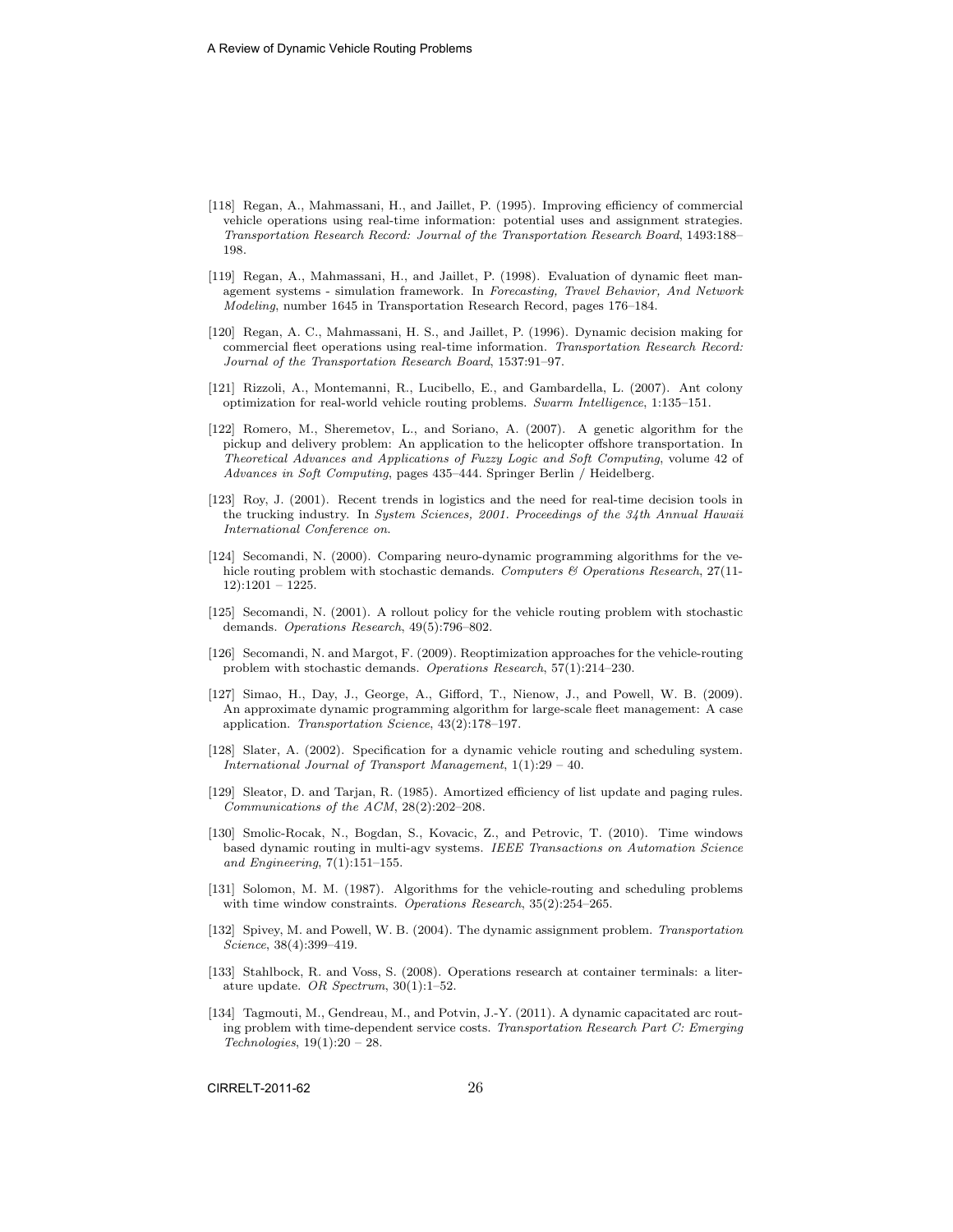- <span id="page-27-12"></span>[135] Taillard, E., Badeau, P., Gendreau, M., Guertin, F., and Potvin, J. (1997). A tabu search heuristic for the vehicle routing problem with soft time windows. Transportation Science, 31(2):170–186.
- <span id="page-27-13"></span>[136] Taillard, E. D., Gambardella, L. M., Gendreau, M., and Potvin, J.-Y. (2001). Adaptive memory programming: A unified view of metaheuristics. European Journal of Operational Research,  $135(1):1 - 16$ .
- <span id="page-27-6"></span>[137] Taniguchi, E. and Shimamoto, H. (2004). Intelligent transportation system based dynamic vehicle routing and scheduling with variable travel times. Transportation Research Part C: Emerging Technologies, 12(3-4):235–250.
- <span id="page-27-8"></span>[138] Taniguchi, E. and Thompson, R. (2002). Modeling city logistics. Transportation Research Record: Journal of the Transportation Research Board, 1790(1):45–51.
- <span id="page-27-5"></span>[139] Thomas, B. W. (2007). Waiting strategies for anticipating service requests from known customer locations. Transportation Science, 41(3):319–331.
- <span id="page-27-14"></span>[140] Thomas, B. W. and White, Chelsea C., I. (2004). Anticipatory route selection. Transportation Science, 38(4):473–487.
- <span id="page-27-0"></span>[141] Toth, P. and Vigo, D., editors (2002). The vehicle routing problem, volume 9 of SIAM Monographs on Discrete Mathematics. SIAM Philadelphia.
- <span id="page-27-4"></span>[142] Van Hemert, J. I. and Poutré, J. L. (2004). Dynamic routing problems with fruitful regions: Models and evolutionary computation. In Yao, X., Burke, E., Lozano, J. A., Smith, J., Merelo-Guervós, J. J., Bullinaria, J. A., Rowe, J., Tino, P., Kabán, A., and Schwefel, H.-P., editors, Parallel Problem Solving from Nature, volume 3242 of Lecture Notes in Computer Science, pages 692–701. Springer Berlin / Heidelberg.
- <span id="page-27-7"></span>[143] Van Hentenryck, P. and Bent, R. (2006). Online stochastic combinatorial optimization. MIT Press.
- <span id="page-27-2"></span>[144] Verweij, B., Ahmed, S., Kleywegt, A., Nemhauser, G., and Shapiro, A. (2003). The sample average approximation method applied to stochastic routing problems: a computational study. Computational Optimization and Applications, 24(2):289–333.
- <span id="page-27-1"></span>[145] Waters, C. (1989). Vehicle-scheduling problems with uncertainty and omitted customer. The Journal of the Operational Research Society, 40(12riz):1099–1108.
- <span id="page-27-3"></span>[146] Wilson, N. and Colvin, N. (1977). Computer control of the Rochester dial-a-ride system. Technical Report Report R77-31, Dept. of Civil Engineering, Massachusetts Institute of Technology, Cambridge, Massachusetts.
- <span id="page-27-9"></span>[147] Xiang, Z., Chu, C., and Chen, H. (2008). The study of a dynamic dial-a-ride problem under time-dependent and stochastic environments. European Journal of Operational Research, 185(2):534–551.
- <span id="page-27-11"></span>[148] Yang, J., Jaillet, P., and Mahmassani, H. (2004). Real-time multivehicle truckload pickup and delivery problems. Transportation Science, 38(2):135–148.
- <span id="page-27-15"></span>[149] Yang, S., Hamedi, M., and Haghani, A. (2005). Online dispatching and routing model for emergency vehicles with area coverage constraints. In Network Modeling 2005, number 1923 in Transportation Research Record, pages 1–8.
- <span id="page-27-10"></span>[150] Yao, Y., Ergun, O., and Johnson, E. (2007). Integrated model for the dynamic on-demand air transportation operations. In Zeimpekis, V., Tarantilis, C. D., Giaglis, G. M., and Minis, I., editors, Dynamic Fleet Management, volume 38 of Operations Research/Computer Science Interfaces Series, pages 95–111. Springer US. 10.1007/978-0- 387-71722-7.5.